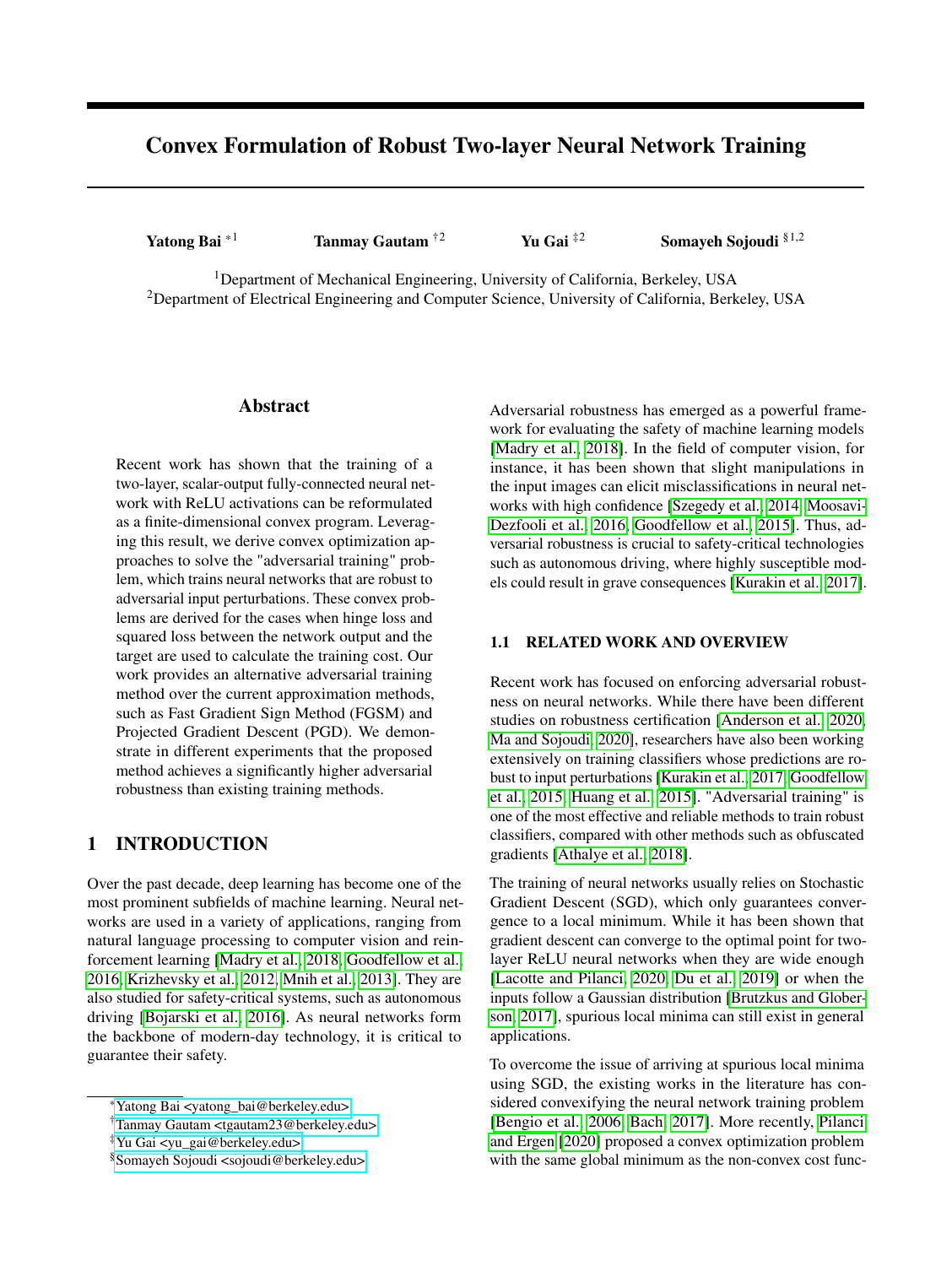tion for a two-layer fully-connected ReLU neural network. While the explicit focus is on the case of squared loss, their analysis extends to arbitrary convex loss functions. Our experiments (Table [1\)](#page-6-0) show that solving the convex problem returns a lower loss than applying SGD to the non-convex cost function, but makes classifiers more susceptible to adversarial input perturbations.

In this paper, we build upon the aforementioned work to develop convex robust optimization problems for the "adversarial training" problem, specifically focusing on the cases of hinge loss and squared loss. We also validate the performance of our proposed algorithms with experiments.

A summary of our contributions is as follows. In section [2,](#page-1-0) we formulate a robust minimax training problem for a two-layer ReLU network with scalar output trained with any convex loss function. We also discuss the practicality of the aforementioned convex training algorithm proposed in [Pilanci and Ergen](#page-9-5) [\[2020\]](#page-9-5). In section [3,](#page-2-0) we leverage some convexification results to form a minimax problem with a convex objective as an upper-bound on the robust problem. In sections [4](#page-3-0) and [5,](#page-4-0) we study the special cases of the hinge loss and the squared loss. We exploit the structures of these loss functions to arrive at convex optimization formulations for adversarial training. In section [6,](#page-5-0) we verify the effectiveness of the derived upper-bound problems by comparing numerical test results with their nominal counterparts. We also compare them with conventional gradient-based adversarial training algorithms.

## <span id="page-1-0"></span>2 PROBLEM FORMULATION

### 2.1 NOTATIONS

Throughout this work, let  $\mathbb{R}^n$  be the set of  $n \times 1$  real vectors. We focus on fully-connected neural networks with one ReLU-activated hidden layer and scalar output, defined as

$$
\widehat{y} = \sum_{j=1}^m (Xu_j)_+ \alpha_j,
$$

where

- $X \in \mathbb{R}^{n \times d}$  is the data matrix with *n* data points in  $\mathbb{R}^d$ and  $\hat{y} \in \mathbb{R}^n$  is the vector of predictions (outputs) of the naural natural: We denote the terget output used for neural network. We denote the target output used for training as  $y \in \mathbb{R}^n$ .
- $u_1, \ldots, u_m \in \mathbb{R}^d$  are the weight vectors of each of the *m* neurons in the hidden layer while  $\alpha_1, \ldots, \alpha_m \in \mathbb{R}$ are the weights of the output layer.
- $(\cdot)_+$  = max $\{0, \cdot\}$  is the ReLU activation function.

Let  $\lVert \cdot \rVert_p$  denote the  $\ell_p$ -norm within  $\mathbb{R}^n$  and  $\odot$  denote the Hadamard product. For  $P \in \mathbb{N}_+$ , we define  $[P]$  as the set  ${a \in \mathbb{N}_+ | a \le P}$ , where  $\mathbb{N}_+$  is the set of positive integer numbers. For  $q \in \mathbb{R}^n$ , sgn $(q) \in \mathbb{R}^n$  denotes the sign of each

entry of  $q$ .  $[q \ge 0]$  denotes a boolean vector in  $\{0,1\}^n$  with ones at the locations of the nonnegative entries of *q* and zeros otherwise. Diag(q) denotes a diagonal matrix  $Q \in \mathbb{R}^{n \times n}$ , where  $Q_{ii} = q_i$  for all *i*, and  $Q_{ij} = 0$  for all  $i \neq j$ . The symbol **1** defines a column vector with all entries being 1. For  $a \in \mathbb{R}^n$ and *b* ∈ R, the inequality *a*  $\geq$  *b* means that *a*<sub>*i*</sub>  $\geq$  *b* for all  $i \in [n]$ .  $\Pi_{\mathscr{S}}(\cdot)$  denotes the projection onto the set  $\mathscr{S}$  and  $|\mathscr{S}|$  denotes the cardinality of the set  $\mathscr{S}$ .

## 2.2 CONVEX NEURAL-NETWORK TRAINING

We define the problem of training the above neural network with a regularized convex loss function  $\ell(\hat{y}, y)$  as:

<span id="page-1-2"></span>
$$
\min_{(u_j, \alpha_j)_{j=1}^m} \ell\left(\sum_{j=1}^m (Xu_j)_+ \alpha_j, y\right) + \frac{\beta}{2} \sum_{j=1}^m \left(\|u_j\|_2^2 + \alpha_j^2\right). \tag{1}
$$

where  $\beta$  is a nonnegative regularization parameter. Consider a set of diagonal matrices  $\{Diag([Xu \ge 0]) | u \in \mathbb{R}^d\}$ , and let the distinct elements of this set be denoted as  $D_1$ , ...,  $D_P$ . The constant *P* corresponds to the total number of partitions of  $\mathbb{R}^d$  by hyperplanes passing through the origin that are also perpendicular to the rows of *X* [\[Pilanci and Ergen, 2020\]](#page-9-5). Intuitively, *P* can be regarded as the number of possible ReLU activation patterns associated with *X*.

Consider the convex optimization problem [\(2\)](#page-1-1):

<span id="page-1-1"></span>
$$
\min_{(v_i, w_i)_{i=1}^P} \ell\left(\sum_{i=1}^P D_i X(v_i - w_i), y\right) + \beta \sum_{i=1}^P \left(\|v_i\|_2 + \|w_i\|_2\right)
$$
\ns.t.  $(2D_i - I_n)Xv_i \ge 0$ ,  $(2D_i - I_n)Xw_i \ge 0$ ,  $\forall i \in [P]$  (2)

and let  $(v_i^*, w_i^*)_{i=1}^P$  denote a solution of this problem. Define  $m^*$  as  $|\{i : v_i^* \neq 0\}| + |\{i : w_i^* \neq 0\}|$ . The next theorem explains the relationship between the non-convex training problem (1) and the convex problem (2).

<span id="page-1-4"></span>Theorem 1 [\(Pilanci and Ergen](#page-9-5) [\[2020\]](#page-9-5)). *Given an arbitrary convex loss function*  $\ell(\cdot, y)$ *, the non-convex problem* [\(1\)](#page-1-2) has *the same optimal objective as the convex problem [\(2\)](#page-1-1) provided that*  $m \geq m^*$ . Moreover, the optimal neural network  $\omega$  *weights*  $(u_j^*, \alpha_j^*)_{j=1}^m$  *can be recovered using the formulas* 

<span id="page-1-3"></span>
$$
(u_{j_{1i}}^*, \alpha_{j_{1i}}^*) = \left(\frac{v_i^*}{\sqrt{\|\nu_i^*\|_2}}, \sqrt{\|\nu_i^*\|_2}\right) \qquad \text{if } v_i^* \neq 0
$$
  

$$
(u_{j_{2i}}^*, \alpha_{j_{2i}}^*) = \left(\frac{w_i^*}{\sqrt{\|\nu_i^*\|_2}}, -\sqrt{\|\nu_i^*\|_2}\right) \quad \text{if } w_i^* \neq 0.
$$
 (3)

*where the remaining m* − *m* ? *neurons are chosen to have zero weights.*

The worst-case computational complexity of solving [\(2\)](#page-1-1) for the case of squared loss is  $\mathcal{O}(d^3 r^3(\frac{n}{r})^{3r})$  using standard interior-point solvers. Here, *r* is the rank of the data matrix *X* and in many cases  $r = d$ . Thus, the complexity is polynomial in *n*, an exponential improvement over previous algorithms [\[Pilanci and Ergen, 2020\]](#page-9-5), but is exponential in *r*.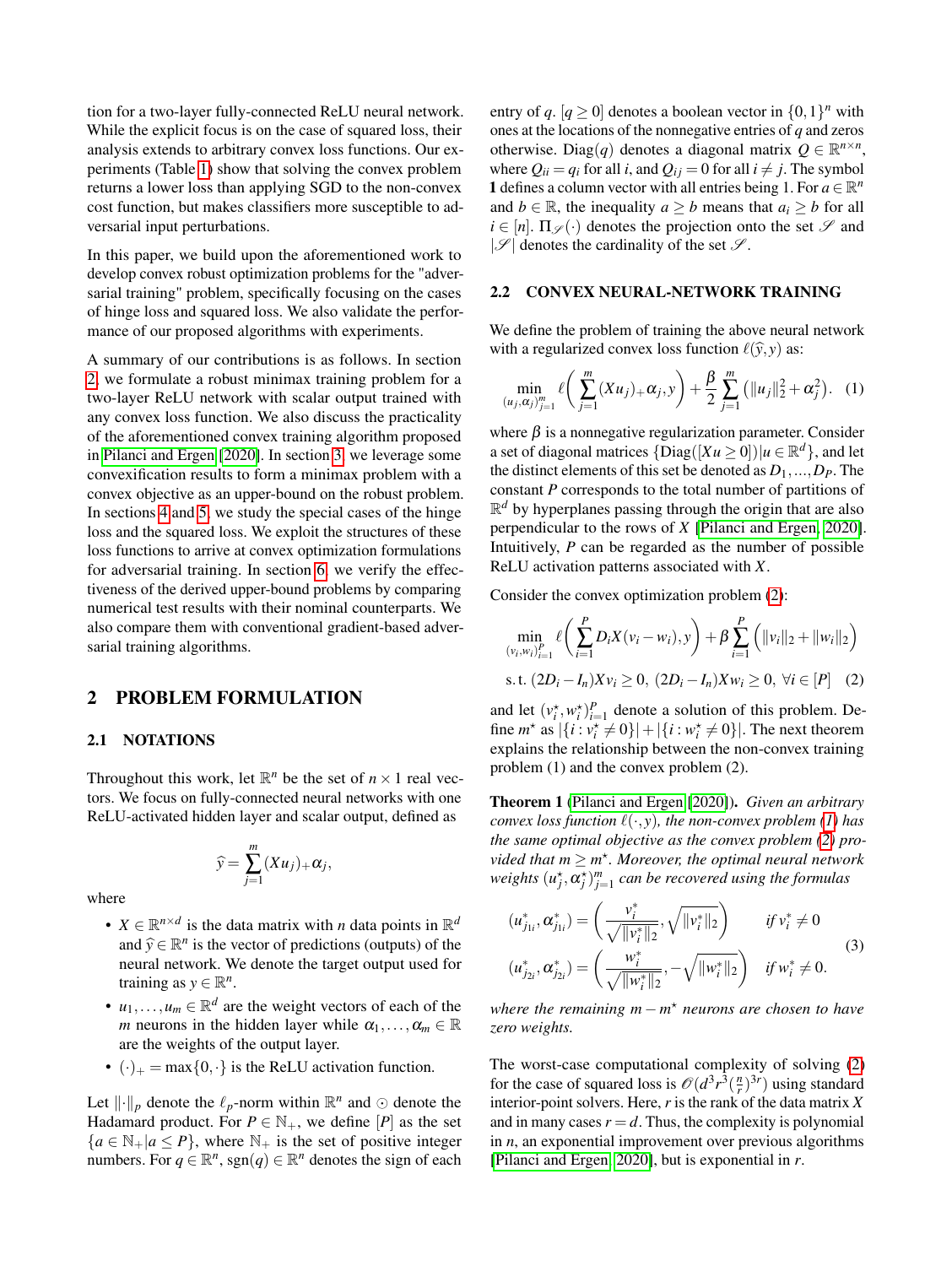#### 2.3 PRACTICAL CONVEX TRAINING

The  $\mathcal{O}\left(d^3r^3(\frac{n}{r})^{3r}\right)$  complexity of solving [\(2\)](#page-1-1) is still prohibitively high for many applications. For example, *d* and *r* are equal to  $3 \times 32 \times 32 = 3072$  for the CIFAR-10 and CIFAR-100 image classification datasets. Such high complexity is due to the large number of *D* matrices, upperbounded by  $2r\left(\frac{e(n-1)}{r}\right)^r$  [\[Pilanci and Ergen, 2020\]](#page-9-5). A practical algorithm is to use only a subset of the diagonal matrices, as shown in Alg [1.](#page-2-1)

<span id="page-2-1"></span>Algorithm 1 Practical training

1: **for**  $i = 1$  to  $P_{\text{sample}}$  **do** 

- 2:  $a_i \sim \mathcal{N}(0, I_d)$
- 3:  $D_i \leftarrow \text{Diag}([Xa_i \geq 0])$
- 4: end for
- 5: Select all unique matrices  $D_1 \dots D_{P_s}$  from all  $D_i$ 's.

6: Solve  
\n
$$
\min_{\{v_i, w_i\}_{i=1}^{P_s}} \ell\Big(\sum_{i=1}^{P_s} D_i X(v_i - w_i), y\Big) + \beta \sum_{i=1}^{P_s} (||v_i||_2 + ||w_i||_2)
$$
\ns.t.  $(2D_i - I_n)Xv_i \ge 0$ ,  $(2D_i - I_n)Xw_i \ge 0$ ,  $\forall i \in [P_s]$ . (4)

7: Recover  $u_1, \ldots, u_{m_s}$  and  $\alpha_1, \ldots, \alpha_{m_s}$  from the solution  $(v_{s_i}^{\star}, w_{s_i}^{\star})_{i=1}^{P_s}$  of [\(4\)](#page-2-2) using [\(3\)](#page-1-3).

Alg [1](#page-2-1) is no longer deterministic due to the stochastic sampling of the *D* matrices, and always yields solutions that upper-bound those of [\(2\)](#page-1-1). However, we have observed in different experiments that even when the number of *D* matrices used in the constraints of [\(2\)](#page-1-1) is significantly smaller than the total number of feasible ReLU activation patterns (*P*), Alg [1](#page-2-1) still returns optimized loss values with low mean and variance. For instance, consider a randomly-generated dataset with  $n = 40$  and  $d = 2$ . The upper bound of the number of ReLU activation patterns is  $4\left(\frac{e(39)}{2}\right)^2 = 11239$ . We ran Alg [1](#page-2-1) to train neural networks using hinge loss with  $4,8,16,\ldots,2048$  $4,8,16,\ldots,2048$  $4,8,16,\ldots,2048$  *D* matrices<sup>1</sup> and compared the optimized loss. We repeated this experiment 15 times for each setting, and plotted the loss in Figure [1.](#page-3-1) The error bars show the loss values achieved in the best and the worst runs. When there are more than 128 *D* matrices (much less than the theoretical bound), Alg [1](#page-2-1) yields consistent and favorable results. Further increasing the number of *D* matrices does not produce a significantly lower loss.

#### 2.4 ADVERSARIAL TRAINING

[Goodfellow et al.](#page-8-3) [\[2015\]](#page-8-3) proposes that a classifier is considered robust against adversarial perturbations if it assigns the same label to all inputs within an  $\ell_{\infty}$  bound, where the

radius  $\varepsilon$  of the norm ball is small enough to be neglected by other means. Thus, the uncertainty set can be defined as

$$
\mathcal{X} = \left\{ X + \Delta \in \mathbb{R}^{n \times d} \middle| \tag{5}
$$

$$
\Delta = \left[ \delta_1, \dots, \delta_n \right]^\top, \delta_k \in \mathbb{R}^d, \|\delta_k\|_{\infty} \le \varepsilon, \forall k \in [n] \right\}
$$

As proposed in [Madry et al.](#page-9-0) [\[2018\]](#page-9-0), one common method for training robust classifiers is to minimize the maximum loss within the perturbation set by solving the following minimax problem:

<span id="page-2-4"></span>
$$
\min_{(u_j, \alpha_j)_{j=1}^m} \left( \max_{\Delta: X + \Delta \in \mathcal{X}} \ell \left( \sum_{j=1}^m \left( (X + \Delta) u_j \right)_+ \alpha_j, y \right) \right) \tag{6}
$$

<span id="page-2-2"></span>This process of "training with adversarial data" is often referred to as "adversarial training", as opposed to "standard training" that trains on clean data. In practice, Fast Gradient Sign Method (FGSM) and Projected Gradient Descent (PGD) are commonly used to numerically solve the inner maximization of [\(6\)](#page-2-4) and generate adversarial examples [\[Madry et al., 2018\]](#page-9-0). More specifically, FGSM generates adversarial examples using

<span id="page-2-5"></span>
$$
\tilde{x} = x + \varepsilon \cdot \text{sgn}\bigg(\nabla_x \ell\big(\sum_{j=1}^m (x^\top u_j) + \alpha_j, y\big)\bigg). \tag{7}
$$

Since FGSM is a one-shot method that assumes linearity, it may miss the worst-case adversarial input. PGD better explores the nonlinear landscape of the problem and is capable of generating "universal" first-order adversaries by running the iterations

<span id="page-2-6"></span>
$$
x^{t+1} = \Pi_{\mathscr{X}}\left(x^t + \gamma \cdot \text{sgn}\left(\nabla_x \ell\left(\sum_{j=1}^m (x^{\top} u_j)_{+} \alpha_j, y\right)\right)\right) \tag{8}
$$

for  $t = 0, 1, \ldots$ , where  $x^t$  is the perturbed data vector at iteration *t*,  $x^0$  is the clean data *x*, and  $\gamma > 0$  is the step size.

Adversarial training in the prior literature has often been achieved by augmenting the training data with adversarial examples. In this work, we leverage Theorem [1](#page-1-4) to recharacterize [\(6\)](#page-2-4) as robust, convex upper-bound problems that can be minimized globally. We use numerical experiments to verify the improved robustness of the neural networks trained with the proposed convex problems against adversarial examples generated by [\(7\)](#page-2-5) and [\(8\)](#page-2-6).

## <span id="page-2-0"></span>3 CONVEX ADVERSARIAL TRAINING

We first propose the following theorem about adversarial training involving general convex loss functions. The proof is provided in section [A.1.](#page-10-0)

<span id="page-2-3"></span><sup>&</sup>lt;sup>1</sup> $P_{\text{sample}}$  was set to 81920, and the sampling was terminated when enough *D* matrices were generated.  $\beta$  was chosen as  $10^{-4}$ .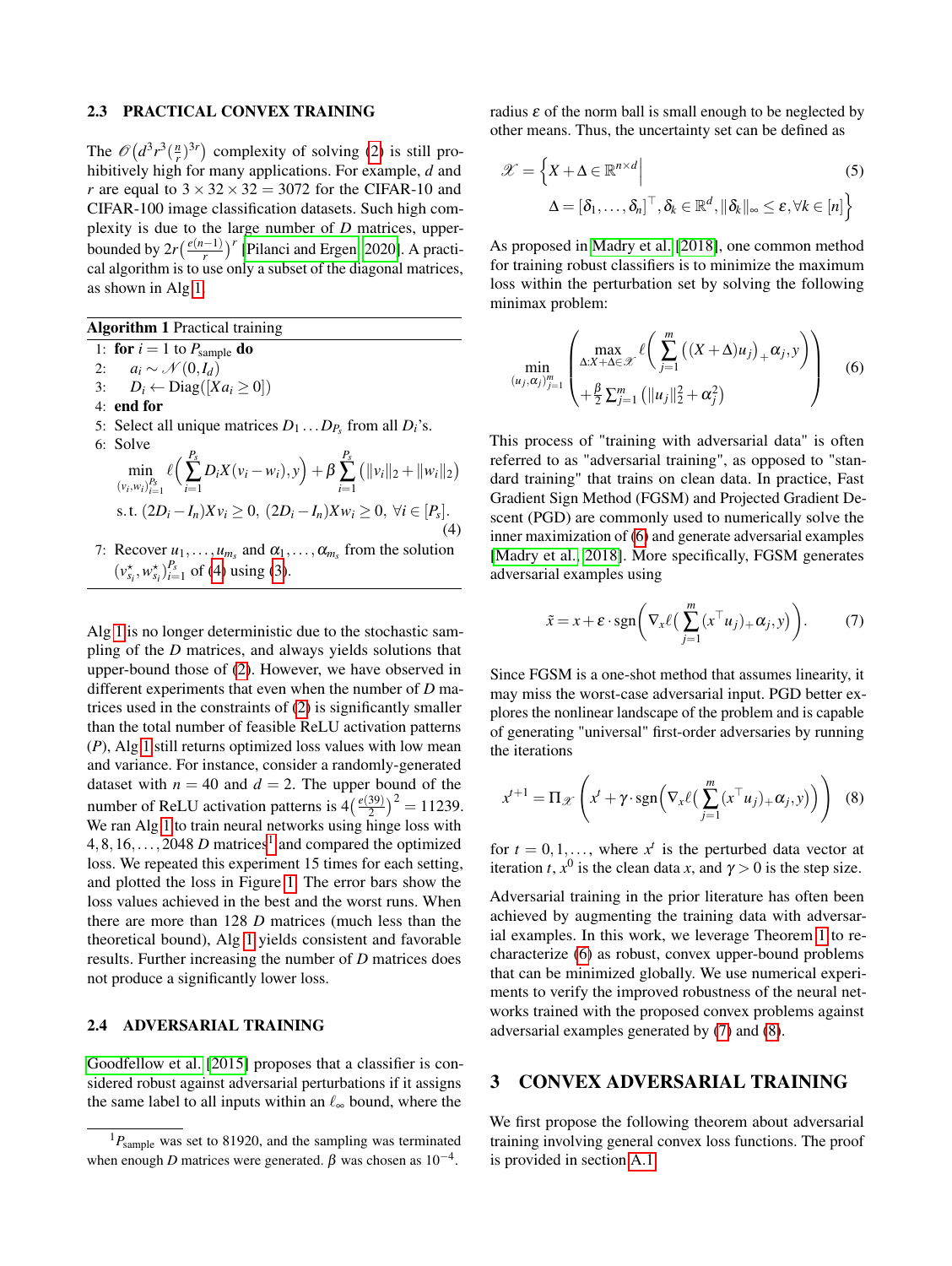<span id="page-3-1"></span>

Figure 1: The left figure is a randomized 2-dimensional dataset. The right figure is the optimized training loss for each *P*<sub>sample</sub>. The red crosses are positive training points and the white circles are negative training points. The region classified as positive is in blue, whereas the negative region is in black. When *P*sample reaches 128, the mean and variance of the optimized loss becomes very small.

Consider the optimization problem [\(9\)](#page-3-2):

$$
\min_{(v_i, w_i)_{i=1}^{\tilde{P}} \left( \max_{\Delta: X + \Delta \in \mathcal{U}} \ell \left( \sum_{i=1}^{\tilde{P}} D_i (X + \Delta)(v_i - w_i), y \right) \right) (9a)
$$

$$
\text{s.t. } \min_{\Delta: X + \Delta \in \mathcal{U}} (2D_i - I_n)(X + \Delta)v_i \ge 0, \ \forall i \in [\widehat{P}] \tag{9b}
$$

$$
\min_{\Delta:X+\Delta\in\mathcal{U}}(2D_i-I_n)(X+\Delta)w_i\geq 0, \,\forall i\in[\widehat{P}] \tag{9c}
$$

where  $\mathscr U$  is any convex additive perturbation set and  $D_1, \ldots$ , *D*<sup> $\hat{p}$ </sup> are all distinct diagonal matrices Diag([ $(X + \Delta)u \ge 0$ ]) that can be obtained for  $\forall u \in \mathbb{R}^d$  and  $all \Delta : X + \Delta \in \mathcal{U}$ .

<span id="page-3-3"></span>Theorem 2. *The optimization problem [\(9\)](#page-3-2) provides an upper-bound on the non-convex adversarial training problem [\(6\)](#page-2-4), and can be used to train a robust neural network.*

In light of Theorem [2,](#page-3-3) we use optimization [\(9\)](#page-3-2) as a surrogate for optimization [\(6\)](#page-2-4) to train the neural network. We will show that the new problem can be efficiently solved in important cases.

The robust constraints [\(9b\)](#page-3-2) and [\(9c\)](#page-3-2) force all points within the perturbation set to be feasible. Intuitively, if  $\Delta_{\text{rob}}^{\star}$  and  $(v_{\text{rob}_i}^*, w_{\text{rob}_i}^*)_{i=1}^{\hat{P}}$  denote a solution to [\(9\)](#page-3-2), and  $(u_{\text{rob}_j}^*, \hat{m}_j^*)_{j=1}^{\hat{m}^*}$ *j*=1 denote the hidden layer weights of the neural network recovered from  $(v_{\text{rob}_i}^*, w_{\text{rob}_i}^*)_{i=1}^P$  using [\(3\)](#page-1-3), then for every  $j \in [\hat{m}^{\dagger}]$ , [\(9b\)](#page-3-2) and [\(9c\)](#page-3-2) force the ReLU activation pat-<br>term  $sgn((\mathbf{Y} + \mathbf{A})\mathbf{u}^{\dagger})$  to stay the same for all  $\mathbf{A}$  such tern sgn $((X + \Delta)u_{\text{rob}_j}^{\star})$  to stay the same for all  $\Delta$  such that  $X + \Delta \in \mathcal{U}$ . Moreover,  $\Delta_{\text{rob}}^{\star}$  attains the maximum loss (worst-case adversary) in the recovered neural network.

[Pilanci and Ergen](#page-9-5) [\[2020\]](#page-9-5) shows that  $P \leq 2r(\frac{e(n-1)}{r})$  $\frac{(-1)}{r}$ )<sup>r</sup> in [\(2\)](#page-1-1). Since [\(9\)](#page-3-2) includes all *D* matrices in [\(2\)](#page-1-1), we have  $\hat{P} \ge P$ .

<span id="page-3-2"></span>While  $\hat{P}$  is upper-bounded by  $2^n$  in the worst case,  $\varepsilon$  is often small, and we thus expect  $\widehat{P}$  to be relatively close to *P*.

<span id="page-3-5"></span>Corollary 2.1. *For the perturbation set* X *, the constraints [\(9b\)](#page-3-2) and [\(9c\)](#page-3-2) can be equivalently replaced by*

<span id="page-3-7"></span>
$$
(2D_i - I_n)Xv_i \ge \varepsilon ||v_i||_1, \quad \forall i \in [\hat{P}]
$$
  

$$
(2D_i - I_n)Xw_i \ge \varepsilon ||w_i||_1, \quad \forall i \in [\hat{P}]
$$
 (10)

The proof of the corollary is provided in section [A.2.](#page-13-0) Note that the left-hand side of the inequalities are vectors in  $\mathbb{R}^n$ whereas the right-hand side are scalars. Each vector element should be greater than or equal to the scalar.

## <span id="page-3-0"></span>4 CONVEX HINGE LOSS ADVERSARIAL TRAINING

While the inner maximization of the robust problem [\(9\)](#page-3-2) is still hard to solve in general, it is tractable for some loss functions. The simplest case is the piecewise-linear hinge loss  $\ell(\hat{y}, y) = (1 - \hat{y} \cdot y)_+$ . Hinge loss is widely used for classification. Here we focus on binary classification with *y* ∈ {-1,1}<sup>*n*</sup>.<sup>[2](#page-3-4)</sup>

Consider an  $\ell_2$  regularized two-layer neural network trained with the hinge loss:

<span id="page-3-6"></span>
$$
\min_{(u_j, \alpha_j)_{j=1}^m} \left( \frac{\frac{1}{n} \cdot \mathbf{1}^\top \left( \mathbf{1} - \mathbf{y} \odot \mathbf{\Sigma}_{j=1}^m (X u_j)_+ \alpha_j \right)_+}{\frac{\beta}{2} \sum_{j=1}^m \left( ||u_j||_2^2 + \alpha_j^2 \right)} \right) (11)
$$

<span id="page-3-4"></span><sup>2</sup>It is straightforward to extend the analysis in this section to any convex piecewise-affine loss functions. Other  $\ell_p$  normbounded additive perturbation sets can be similarly analyzed, as shown in [A.6.](#page-16-0)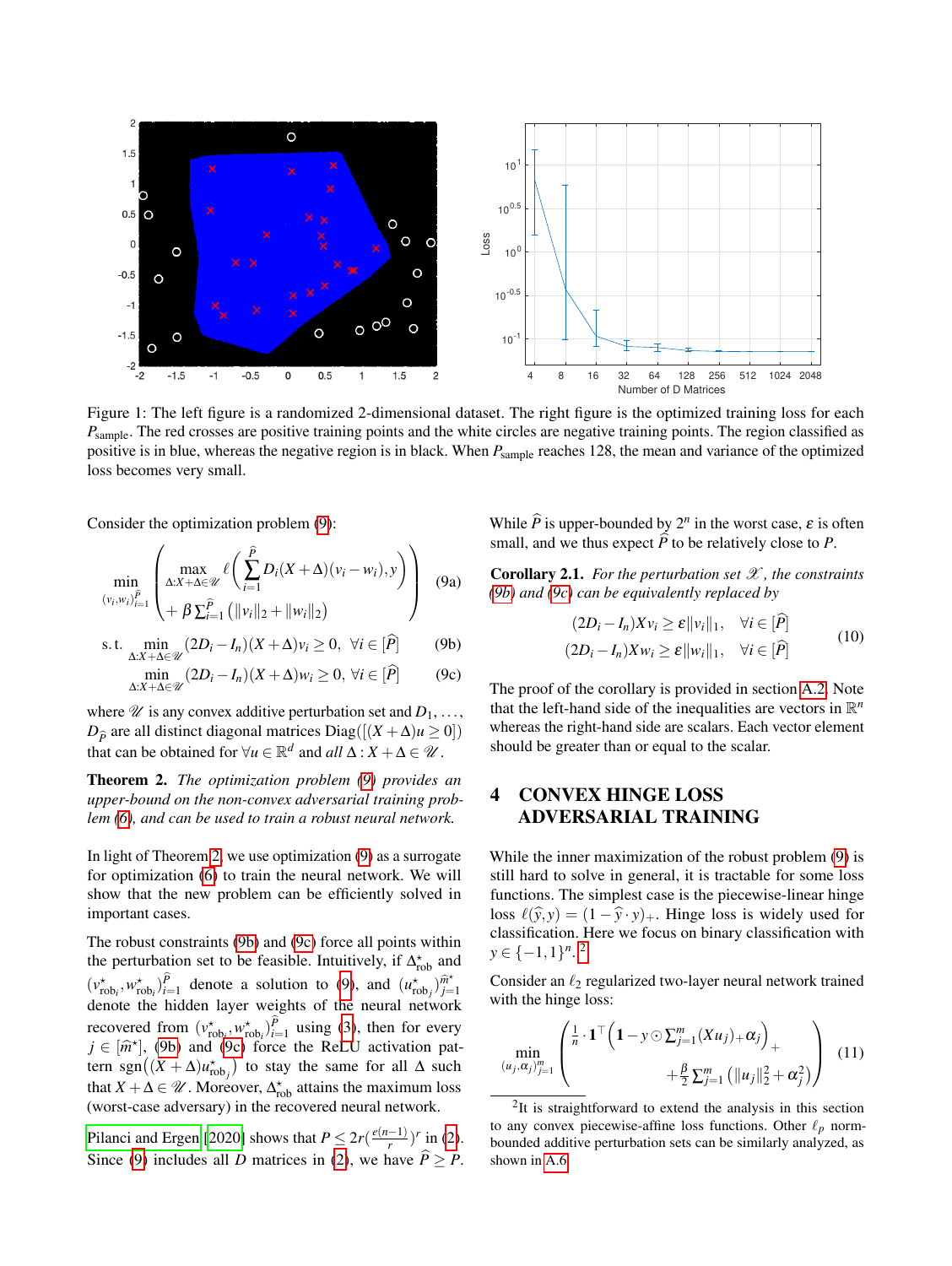The robust formulation against  $\ell_{\infty}$ -bounded adversarial data uncertainty  $\mathscr X$  is:

$$
\min_{(u_j, \alpha_j)_{j=1}^m} \left( \max_{\Delta: X + \Delta \in \mathcal{X}} \frac{1}{n} \cdot \mathbf{1}^\top \left( \mathbf{1} - y \odot \Sigma_{j=1}^m \right) \left( (X + \Delta) u_j \right)_+ \alpha_j \right) + \frac{\beta}{2} \Sigma_{j=1}^m \left( ||u_j||_2^2 + \alpha_j^2 \right) \tag{12}
$$

Applying Theorem [2](#page-3-3) and Corollary [2.1](#page-3-5) to the case of hinge loss leads to the following optimization as an upper bound on [\(12\)](#page-4-1).

$$
\min_{(v_i, w_i)_{i=1}^{\tilde{P}}} \left( \frac{\max\limits_{\Delta: X + \Delta \in \mathcal{X}} \frac{1}{n} \cdot \mathbf{1}^\top \left( \mathbf{1} - y \odot \sum_{i=1}^{\tilde{P}} D_i}{(X + \Delta)(v_i - w_i)} \right) + \beta \sum_{i=1}^{\tilde{P}} (\|v_i\|_2 + \|w_i\|_2)
$$
\n
$$
\text{s.t. } (2D_i - I_n)Xv_i \ge \varepsilon \|v_i\|_1, \ \forall i \in [\hat{P}] \tag{13}
$$
\n
$$
(2D_i - I_n)Xw_i \ge \varepsilon \|w_i\|_1, \ \forall i \in [\hat{P}]
$$

Instead of enumerating an infinite number of points in  $\mathscr{X}$ , we only need to enumerate all vertices of  $\mathscr X$ , which is finite. This is because the solution  $\Delta_{\text{hinge}}^{\star}$  to the inner maximum always occurs at a vertex of  $\mathscr X$ , as will be shown in Theorem [3.](#page-4-2) Solving the inner maximization of [\(13\)](#page-4-3) in closed form leads us to Theorem [3.](#page-4-2) The proof is provided in section [A.3.](#page-13-1)

<span id="page-4-2"></span>Theorem 3. *For the binary classification problem, the inner maximum of [\(13\)](#page-4-3) is attained at*  $\Delta^*_{hinge} = -\varepsilon$ .  $sgn\left(\sum_{i=1}^{\widehat{P}}D_iy(v_i-w_i)^\top\right)$ , and the bi-level optimization *problem [\(13\)](#page-4-3) is equivalent to the classic optimization:*

$$
\min_{(v_i, w_i)_{i=1}^{\tilde{P}}} \left( \frac{1}{n} \sum_{k=1}^n \left( 1 - y_k \sum_{i=1}^{\tilde{P}} d_{ik} x_k^\top (v_i - w_i) \right) + \varepsilon \left\| \sum_{i=1}^{\tilde{P}} d_{ik} (v_i - w_i) \right\|_1 \right)_+ + \beta \sum_{i=1}^{\tilde{P}} \left( \|v_i\|_2 + \|w_i\|_2 \right)
$$
\ns.t.  $(2D_i - I_n) X v_i \ge \varepsilon \|v_i\|_1, \ \forall i \in [\hat{P}]$  (14)  
\n $(2D_i - I_n) X w_i \ge \varepsilon \|w_i\|_1, \ \forall i \in [\hat{P}]$ 

*where dik is the kth diagonal element of D<sup>i</sup> .*

The problem [\(14\)](#page-4-4) is a finite-dimensional convex optimization program that upper-bounds [\(12\)](#page-4-1), which can be considered as the robust counterpart of [\(11\)](#page-3-6). We can thus solve it to robustly train the neural network. The neural network weights can be recovered from the solution of [\(14\)](#page-4-4) via the formulas given in [\(3\)](#page-1-3). The  $\ell_1$  norm term in [\(14\)](#page-4-4) explains the regularization effect of adversarial training.

## 4.1 APPROXIMATE ALGORITHM FOR CONVEX ADVERSARIAL TRAINING

<span id="page-4-1"></span>In terms of algorithm implementation, we use a subset of *D* matrices similarly to the strategy rendered in Alg [1.](#page-2-1) For the robust training case, since the *D* matrices depend on the perturbation ∆, we also add randomness to the data matrix *X* in the sampling process, which leads to Algorithm [2.](#page-4-5)  $P_{\text{sample}}$ and *S* are preset parameters that determine the number of random weight samples, which upper-bounds the number of *D* matrices in the optimization problem to be used.

<span id="page-4-5"></span><span id="page-4-3"></span>

| <b>Algorithm 2</b> Practical adversarial training |                                                                                                           |  |  |  |  |  |
|---------------------------------------------------|-----------------------------------------------------------------------------------------------------------|--|--|--|--|--|
|                                                   | 1: for $i = 1$ to $P_{\text{sample}}$ do                                                                  |  |  |  |  |  |
|                                                   | 2: $a_i \sim \mathcal{N}(0, I_d)$                                                                         |  |  |  |  |  |
|                                                   | 3: $D_{i1} \leftarrow \text{Diag}([Xa_i \geq 0])$                                                         |  |  |  |  |  |
|                                                   | 4: for $j = 2$ to S do                                                                                    |  |  |  |  |  |
| 5:                                                | $R_{ij} \leftarrow [r_1, \ldots, r_d]$ , where $r_h \sim \mathcal{N}(\mathbf{0}, I_n), \forall h \in [d]$ |  |  |  |  |  |
| 6:                                                | $\overline{X}_{ij} \leftarrow X + \varepsilon \cdot \text{sgn}(R_{ij})$                                   |  |  |  |  |  |
|                                                   | $D_{ij} \leftarrow \text{Diag}([\overline{X}_{ij}a_i \geq 0])$<br>7:                                      |  |  |  |  |  |
| 8:                                                | end for                                                                                                   |  |  |  |  |  |
|                                                   | $9:$ end for                                                                                              |  |  |  |  |  |
|                                                   | 10: Select all unique matrices $D_1, \ldots, D_{P_s}$ from all $D_{ij}$ 's.                               |  |  |  |  |  |
|                                                   | 11: Solve<br>$\sqrt{2}$ $\sqrt{2}$                                                                        |  |  |  |  |  |

<span id="page-4-6"></span>
$$
\min_{(v_i, w_i)_{i=1}^{P_s}} \left( \frac{1}{n} \sum_{k=1}^n \left( 1 - y_k \sum_{i=1}^{P_s} d_{ik} x_k^\top (v_i - w_i) + \varepsilon \middle\| \sum_{i=1}^{P_s} d_{ik} (v_i - w_i) \middle\|_1 \right) + \beta \sum_{i=1}^{P_s} \left( \|v_i\|_2 + \|w_i\|_2 \right) + \varepsilon \left( \frac{2D_i - I_n}{Xv_i} \ge \varepsilon \middle\| v_i \middle\|_1, \ \forall i \in [P_s] \right) \tag{15}
$$
\n
$$
(2D_i - I_n)Xw_i \ge \varepsilon \middle\| w_i \middle\|_1, \ \forall i \in [P_s] \right)
$$

12: Recover  $u_1, \ldots, u_{m_s}$  and  $\alpha_1, \ldots, \alpha_{m_s}$  from the solution  $(v_{\text{robs}_i}^{\star}, w_{\text{robs}_i}^{\star})_{i=1}^{P_s}$  of [\(15\)](#page-4-6) using [\(3\)](#page-1-3).

## <span id="page-4-0"></span>5 CONVEX SQUARED LOSS ADVERSARIAL TRAINING

<span id="page-4-4"></span>Squared loss  $\ell(\hat{y}, y) = (\hat{y} - y)^2$  is another commonly used<br>loss function for machine learning that has a relatively sim loss function for machine learning that has a relatively simple structure. It is widely used for regression tasks, and can be applied for classification as well.

Consider the non-convex training problem of a two-layer neural network with ReLU activations trained with the  $\ell_2$ regularized squared loss:

<span id="page-4-7"></span>
$$
\min_{(u_j, \alpha_j)_{j=1}^m} \frac{1}{2} \left| \left| \sum_{j=1}^m (X u_j)_+ \alpha_j - y \right| \right|_2^2 + \frac{\beta}{2} \sum_{j=1}^m \left( \| u_j \|_2^2 + \alpha_j^2 \right).
$$
\n(16)

Coupling this nominal problem with uncertainty set  $\mathscr X$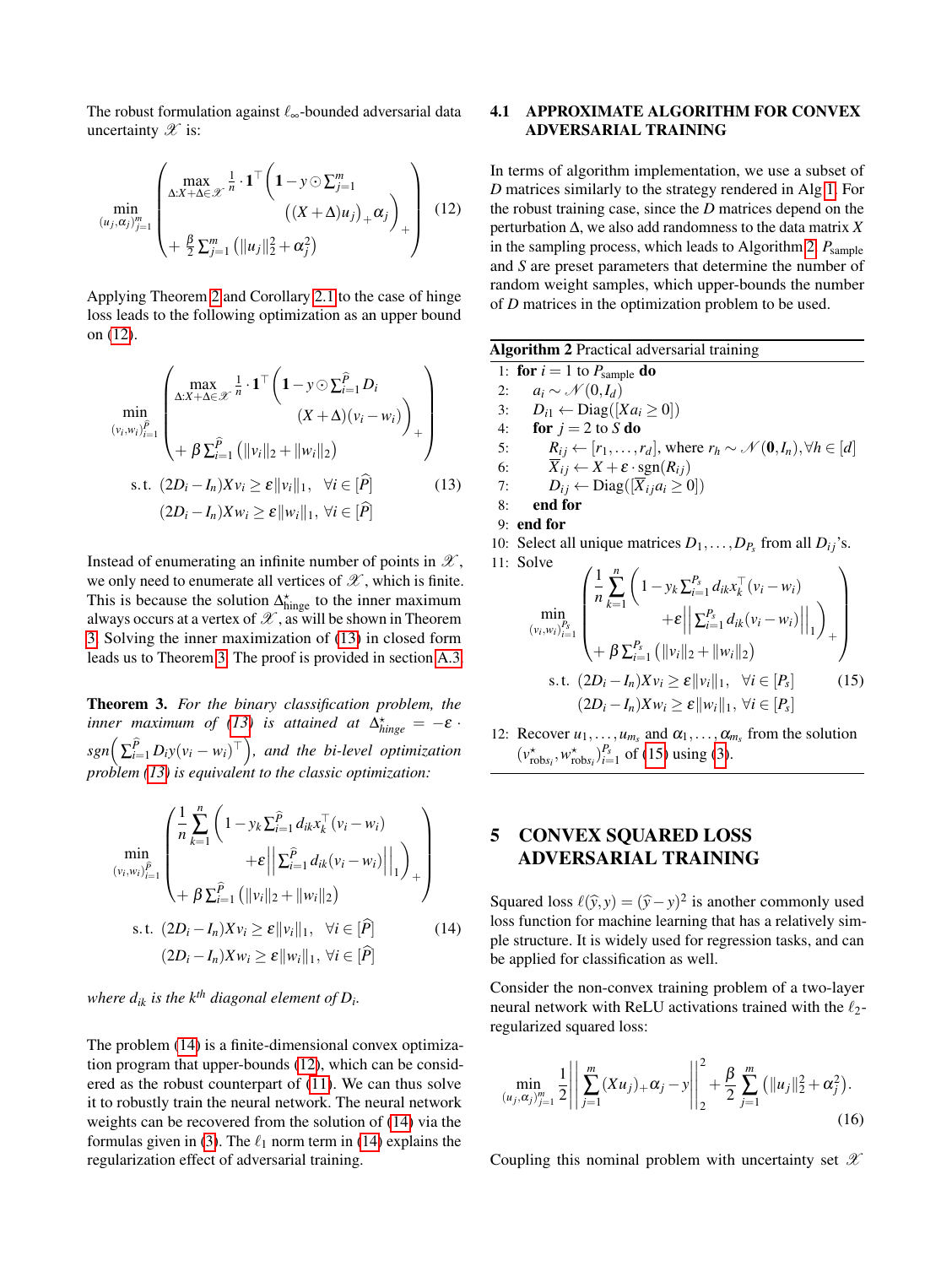allows us to formulate the robust counterpart of [\(16\)](#page-4-7) as

$$
p^* = \min_{(u_j, \alpha_j)_{j=1}^m} \left( \max_{\Delta:X + \Delta \in \mathcal{X}} \frac{1}{2} \left\| \sum_{j=1}^m \left( (X + \Delta) u_j \right)_+ \alpha_j - y \right\|_2^2 \right) + \frac{\beta}{2} \sum_{j=1}^m \left( \|u_j\|_2^2 + \alpha_j^2 \right) \tag{17}
$$

By the application of Theorem [2](#page-3-3) and Corollary [2.1,](#page-3-5) it follows that the following adversarial training problem provides an upper bound on  $p^*$ :

$$
\min_{(v_i, w_i)_{i=1}^{\tilde{P}}} \left( \max_{\Delta: X + \Delta \in \mathcal{X}} \frac{1}{2} \left| \left| \sum_{i=1}^{\tilde{P}} D_i(X + \Delta)(v_i - w_i) - y \right| \right|_2^2 \right) + \beta \sum_{i=1}^{\tilde{P}} (\|v_i\|_2 + \|w_i\|_2)
$$
\ns.t.  $(2D_i - I_n)Xv_i \ge \varepsilon \|v_i\|_1, \forall i \in [\hat{P}]$  (18)  
\n $(2D_i - I_n)Xw_i \ge \varepsilon \|w_i\|_1, \forall i \in [\hat{P}].$ 

#### 5.1 ROBUST SOCP UPPER BOUND PROBLEM

We now exploit the structure of [\(18\)](#page-5-1) and reformulate it as the following robust second-order cone program (SOCP):

$$
\min_{(v_i, w_i, b_i, c_i)} a + \beta \sum_{i=1}^{\widehat{P}} (b_i + c_i)
$$
(19)  
s.t.  $(2D_i - I_n)Xv_i \ge \varepsilon ||v_i||_1$ ,  $\forall i \in [\widehat{P}],$   
 $(2D_i - I_n)Xw_i \ge \varepsilon ||w_i||_1$ ,  $\forall i \in [\widehat{P}],$   
 $||v_i||_2 \le b_i$ ,  $||w_i||_2 \le c_i$ ,  $\forall i \in [\widehat{P}],$   

$$
\max_{\Delta:X + \Delta \in \mathcal{X}} \left\| \begin{bmatrix} \sum_{i=1}^{\widehat{P}} D_i(X + \Delta)(v_i - w_i) - y \\ 2a - \frac{1}{4} \end{bmatrix} \right\|_2 \le 2a + \frac{1}{4},
$$
  
 $\forall i \in [\widehat{P}].$ 

Solving the maximization over  $\Delta$  in closed form leads to the next result.

<span id="page-5-2"></span>Theorem 4. *The optimization problem [\(18\)](#page-5-1) is equivalent to the convex program:*

$$
\min_{(v_i, w_i, b_i, c_i)_{i=1}^{\widehat{P}}, a, z} a + \beta \sum_{i=1}^P (b_i + c_i)
$$
(20)  
s.t.  $z_k \ge \left| \sum_{i=1}^{\widehat{P}} D_{ik} x_k^T (v_i - w_i) - y_k \right|$   
 $+ \varepsilon \left| \left| \sum_{i=1}^{\widehat{P}} D_{ik} (v_i - w_i) \right| \right|_1, \forall k \in [n]$   
 $z_{n+1} \ge |2a - \frac{1}{4}|, \|z\|_2 \le 2a + \frac{1}{4}$   
(2D<sub>i</sub> - I<sub>n</sub>)Xv<sub>i</sub>  $\ge \varepsilon ||v_i||_1, \forall i \in [\widehat{P}]$   
(2D<sub>i</sub> - I<sub>n</sub>)Xw<sub>i</sub>  $\ge \varepsilon ||w_i||_1, \forall i \in [\widehat{P}]$   
 $||v_i||_2 \le b_i, ||w_i||_2 \le c_i, \forall i \in [\widehat{P}]$ 

<span id="page-5-5"></span>

<span id="page-5-1"></span>Figure 2: Visualization of binary decision boundaries in 1-dimensional space. The positive point in the highlighted region was considered as an outlier and ignored by Alg [2.](#page-4-5)

The proof of Theorem [4](#page-5-2) can be found in section [A.4.](#page-14-0)

<span id="page-5-6"></span>Problem [\(20\)](#page-5-3) is a convex optimization problem that can be used to train robust neural networks. However, directly using [\(20\)](#page-5-3) for adversarial training can be intractable due to the large number of constraints that arise when we take into account all *D* matrices that can be obtained for all ∆ such that  $X + \Delta \in \mathcal{X}$ . To this end, an approximate training algorithm can be used where we sample a subset of the diagonal matrices  $D_1, D_2, \ldots, D_{\hat{P}}$ . The practical training algorithm follows the procedure in Alg [2](#page-4-5) to approximately solve [\(20\)](#page-5-3).

### <span id="page-5-0"></span>6 NUMERICAL EXPERIMENTS

#### 6.1 HINGE LOSS UPPER-BOUND PROBLEM

<span id="page-5-3"></span>To visualize the decision boundaries, we ran Alg [1](#page-2-1) and Alg [2](#page-4-5) on an 1-dimensional binary classification dataset  $3$ , where the training data included 15 randomly generated points. A bias term was included by concatenating a column of ones to the data matrix *X*. The training labels were also randomly generated such that  $y \in \{-1, +1\}^{15}$ . As shown in Figure [2,](#page-5-5) in the 1-dimensional space, the adversarial training algorithm acts as a regularizer, ignores points with conflicting perturbation sets, and ensures all points in the perturbation set to be predicted as the same class. The parameters  $\varepsilon = 0.03$  and  $\beta = 10^{-8}$  were used for this experiment.

Similar experiments were done on 2-dimensional datasets. 34 random points were generated in  $[-2,2] \times [-2,2]$ . The

<span id="page-5-4"></span><sup>&</sup>lt;sup>3</sup>Experiments were conducted with CVX [\[Grant and Boyd,](#page-8-13) [2014\]](#page-8-13) and CVXPY [\[Agrawal et al., 2018,](#page-8-14) [Diamond and Boyd,](#page-8-15) [2016\]](#page-8-15) with the SeDuMi [\[Sturm, 1999\]](#page-9-6) and MOSEK [\[ApS, 2019\]](#page-8-16) solvers.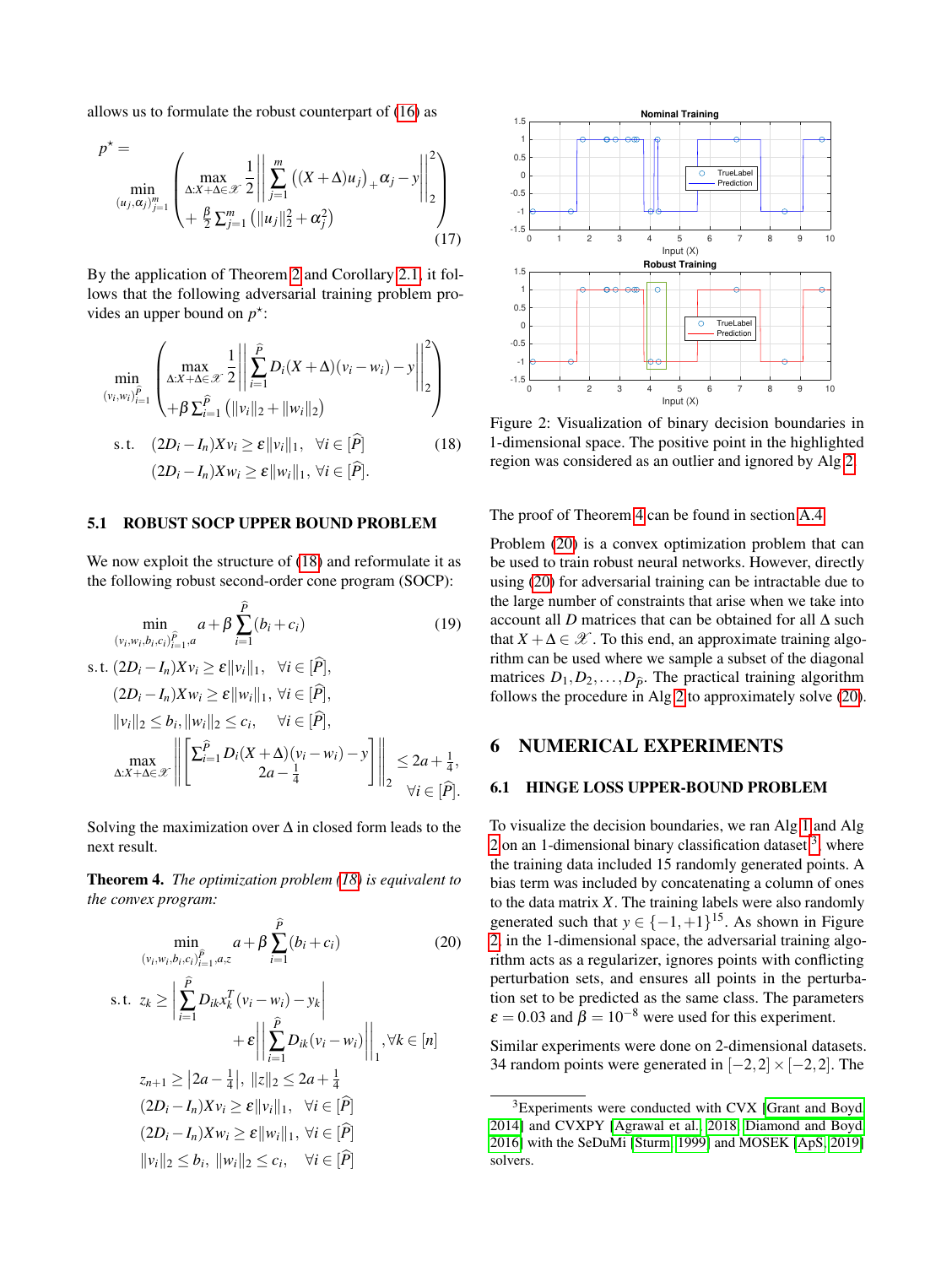<span id="page-6-1"></span>

Figure 3: Visualization of binary decision boundaries in 2-dimensional space. The red crosses are positive training points while the red circles are negative points. The region classified as positive is in blue whereas the negative region is in black. The white box around each training data is the  $\ell_{\infty}$  perturbation bound. The white dot at a vertex of each box is the worst-case perturbation. Our proposed adversarial training method fitted the perturbation boxes while standard training fitted the points.

bias term was again introduced. The algorithm was run with the parameters  $P_s = 360$ ,  $\beta = 10^{-9}$  and  $\varepsilon = 0.08$ . Figure [3](#page-6-1) shows the decision boundary, visualising that adversarial training fits the perturbation boxes.

To verify the real-world performance, we compared the performances of Alg [1](#page-2-1) and Alg [2](#page-4-5) with the "Mammographic Masses" dataset from the UCI Machine Learning Repository [\[Dua and Graff, 2017\]](#page-8-17). We removed instances containing NaNs and randomly selected 70% of the data for training and 30% of the data for testing, resulting in  $n = 581$  and  $d =$ 5. Both algorithms were run 15 times with the parameters  $P_s = 80$  and  $\varepsilon = 0.005$ .<sup>[4](#page-6-2)</sup>

The average accuracy was 82.97% for Alg [2](#page-4-5) and 79.44% for Alg [1.](#page-2-1) This result shows that adversarial training with small  $\varepsilon$  can be used as a regularizer to alleviate overfitting and thereby improve accuracy even on clean test data, as suggested in [Kurakin et al.](#page-8-4) [\[2017\]](#page-8-4).

We then used FGSM and PGD methods to generate adversarial examples to verify the robustness of the model against adversaries. We also compared Alg [1](#page-2-1) and Alg [2](#page-4-5) with the widely-used gradient-based method: use PGD to solve the inner maximum of [\(12\)](#page-4-1) and use gradient descent back propagation to solve the outer minimization. [5](#page-6-3)

Hinge loss has a flat part that has zero gradient. To generate adversarial examples even in this part, we treat it as "leaky hinge loss" via the model max $(\zeta(1-\hat{y}\cdot y), 1-\hat{y}\cdot y)$ , where

<span id="page-6-0"></span>Table 1: Average prediction accuracies on clean data, FGSM adversaries, and PGD adversaries. Alg [1](#page-2-1) proposed by [Pilanci](#page-9-5) [and Ergen](#page-9-5) [\[2020\]](#page-9-5) and Alg [2](#page-4-5) (this work) corresponds to Cvxstandard and Cvx-robust, respectively.

| <b>METHOD</b>       | <b>CLEAN</b> | FGSM-ADV. | PGD-ADV.  |
|---------------------|--------------|-----------|-----------|
| <b>GD-STANDARD</b>  | 81.14 $%$    | 57.83%    | 52.75 $%$ |
| $GD-PGD$            | 81.35 $%$    | 75.82%    | 74.00%    |
| <b>CVX-STANDARD</b> | 79.80%       | 43.41 $%$ | 31.14 $%$ |
| CVX-ROBUST          | 80.00%       | 75.72%    | 75.68%    |

 $\zeta \rightarrow 0^+$ . Hence, the FGSM calculation [\(7\)](#page-2-5) evaluates to

$$
\tilde{x} = x - \varepsilon \cdot \mathrm{sgn}\left(y \cdot \sum_{j: \ x^{\top} u_j \ge 0} \left(u_j \alpha_j\right)\right).
$$

Similarly, the PGD method [\(8\)](#page-2-6) evaluates to

$$
x^{t+1} = \Pi_{\mathscr{X}}\left(x^t - \gamma \cdot \text{sgn}\big(y \cdot \sum_{j: \; x^{\top} u_j \geq 0}(u_j \alpha_j)\big)\right).
$$

In the following experiments, we use  $\gamma = \varepsilon/30$  and run PGD for 40 steps.

We ran the algorithm on the "Mammographic Masses" dataset 20 times. We also selected  $\varepsilon = 0.12$  and  $P_s = 120$ , corresponding to neural network widths of at most 240. The results are shown in Table [1.](#page-6-0)

Table [1](#page-6-0) shows that the classifiers trained with Alg [1](#page-2-1) are more susceptible to FGSM and PGD adversaries than those trained with classical gradient descent method. Our proposed Alg [2](#page-4-5) addressed this issue and significantly improved the accuracy on data with adversaries generated by both

<span id="page-6-2"></span><sup>4</sup>For all experiments with the "Mammographic Masses" and the "MNIST" datasets, β was chosen as 10−<sup>4</sup> and *z*-score standardization was performed.

<span id="page-6-3"></span><sup>&</sup>lt;sup>5</sup>We used a modified version of [\[Tromgy, 2019\]](#page-9-7) for the implementation of gradient-based algorithms.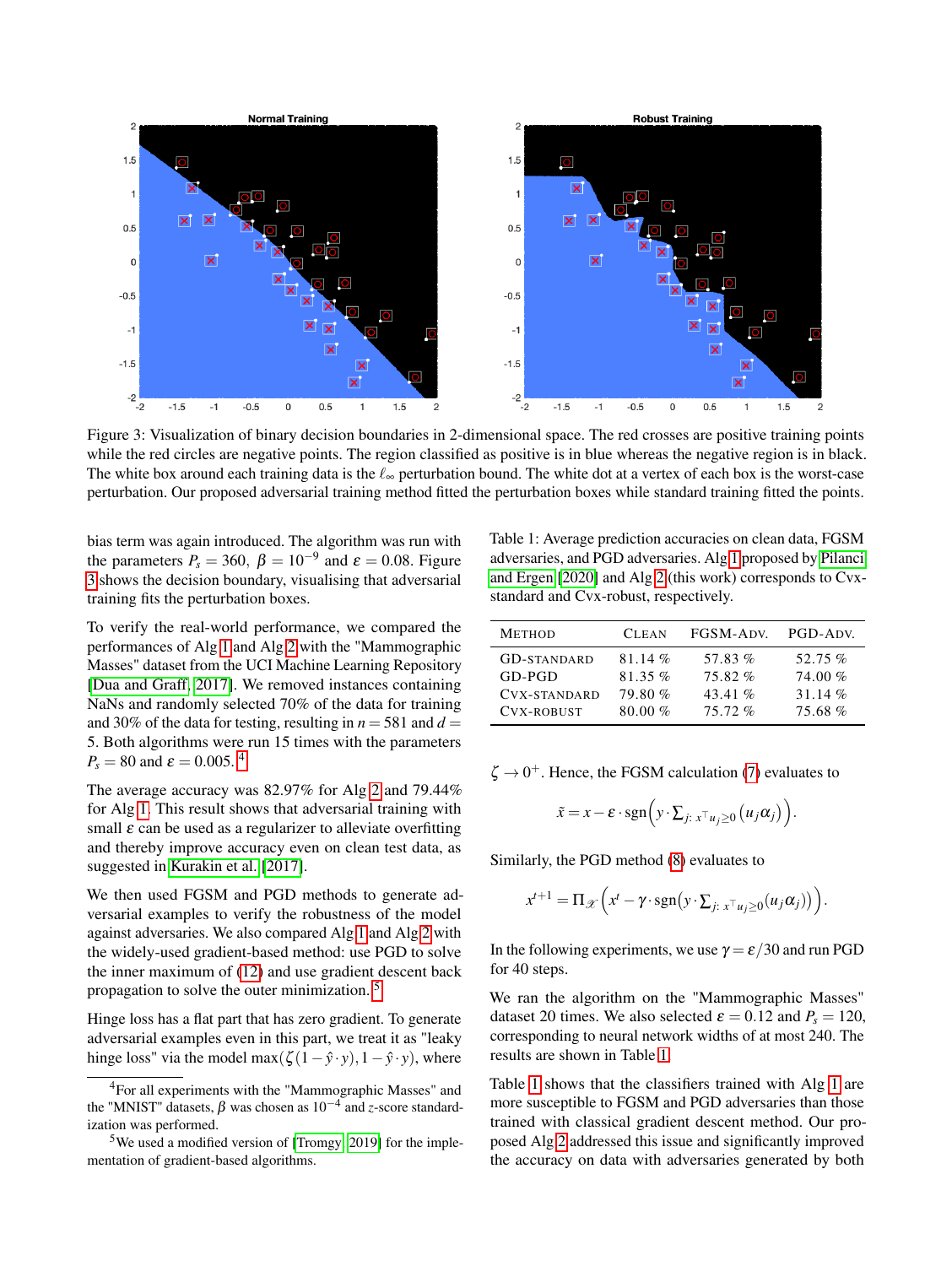<span id="page-7-0"></span>Table 2: Average optimized objective and CPU time.

| <b>METHOD</b>        | <b>OBJECTIVE</b> | $CPU$ TIME $(s)$ |
|----------------------|------------------|------------------|
| <b>GD-NOMINAL</b>    | .4144            | 4.996            |
| $GD-PGD$             | .6955            | 143.0            |
| CVX-STANDARD (ALG 1) | .2428            | 36.92            |
| CVX-ROBUST (ALG 2)   | .9663            | 38.26            |

<span id="page-7-1"></span>Table 3: Average prediction accuracy on clean data and adversarial data over 7 runs using the MNIST database.

| <b>METHOD</b> | <b>CLEAN</b> | FGSM-ADV. | PGD-ADV    |
|---------------|--------------|-----------|------------|
| CVX-STANDARD  | 96.47 %      | 38.83%    | $28.20 \%$ |
| CVX-ROBUST    | $93.44\%$    | 81.19 %   | 80.98%     |

FGSM and PGD. Alg [2](#page-4-5) also outperforms the PGD adversarial training method when predicting PGD adversaries.

We also present the training objective and CPU time in Table [2.](#page-7-0) Alg [1](#page-2-1) returned a lower loss than gradient descent methods. However, such advantage in optimization was not reflected in prediction accuracy. Alg [2](#page-4-5) returned a higher objective than the gradient-based adversarial training method, which is expected since Alg [2](#page-4-5) solves the upper-bound problem.

Table [2](#page-7-0) also shows that PGD adversarial training can be slow due to the iterative process of generating adversarial training examples, and Alg [2](#page-4-5) was much faster.

Another set of comparisons between standard and adversarial training was performed on a subset of the MNIST database of handwritten digits for binary classification between digits "2" and "8" [\[LeCun et al., 2010\]](#page-8-18). The images were downsampled to  $10 \times 10$  and thus  $d = 100$ . The parameters were  $n = 3000$ ,  $\varepsilon = \frac{16}{255}$  and  $P_s = 36$ . The results are provided in Table [3.](#page-7-1)

#### <span id="page-7-4"></span>6.2 SQUARED LOSS UPPER-BOUND PROBLEM

The performance of upper bound problem [\(20\)](#page-5-3) was compared with the standard training problem [\(2\)](#page-1-1) on a contrived 1-dimensional dataset.

Figure [4](#page-7-2) shows the true relationship between the 1 dimensional data *X* and its corresponding label *y*. Throughout this experiment, training datasets were constructed by uniformly sampling 8 points from this distribution. Test datasets were similarly constructed by uniformly sampling 100 points. A bias term was included by concatenating a column of ones to the training data vector.

The training and testing procedure was repeated for 100 trials on the standard training problem (Alg [1\)](#page-2-1). Figure [5](#page-7-3) reports the average test mean square error (MSE) over all trials. For the robust problem, we varied the allowed pertur-

<span id="page-7-2"></span>

Figure 4: True relationship between data (*x*) and target (*y*) used in the illustrative example in section [6.2.](#page-7-4) Training (with  $n = 8$  points) and test (with  $n = 100$  points) sets are uniformly sampled from the distribution.

<span id="page-7-3"></span>

Figure 5: This plot shows that the robust training approach [\(20\)](#page-5-3) outperforms the standard approach for different  $\varepsilon \in$  $\{0.1,...,0.9\}$  on the dataset studied in section [6.2.](#page-7-4)

bation  $\varepsilon = 0.1, \ldots, 0.9$ . The training and testing procedure was carried out for 10 trials for each  $\varepsilon$ . Figure [5](#page-7-3) reports the average test MSE for each  $\varepsilon$  setting.

We note that the robust training procedure outperforms the nominal counterpart for all reported  $\varepsilon$  values. We further observe that the average MSE is the lowest at  $\varepsilon \approx 0.2$ , and approaches the MSE of the standard training procedure for smaller or larger  $\varepsilon$ . This behavior arises as the robust problem attempts to account for all points within the uncertainty interval around the sampled training points. When  $\varepsilon$  is sufficiently small, the robust problem approaches the standard training problem. Larger values of  $\varepsilon$  cause the uncertainty interval to overestimate the constant regions of the true distribution of the considered dataset. This, in turn, increases the average MSE.

### 7 CONCLUDING REMARKS

In this work, we studied the adversarial training of twolayer fully-connected scalar-output ReLU neural networks,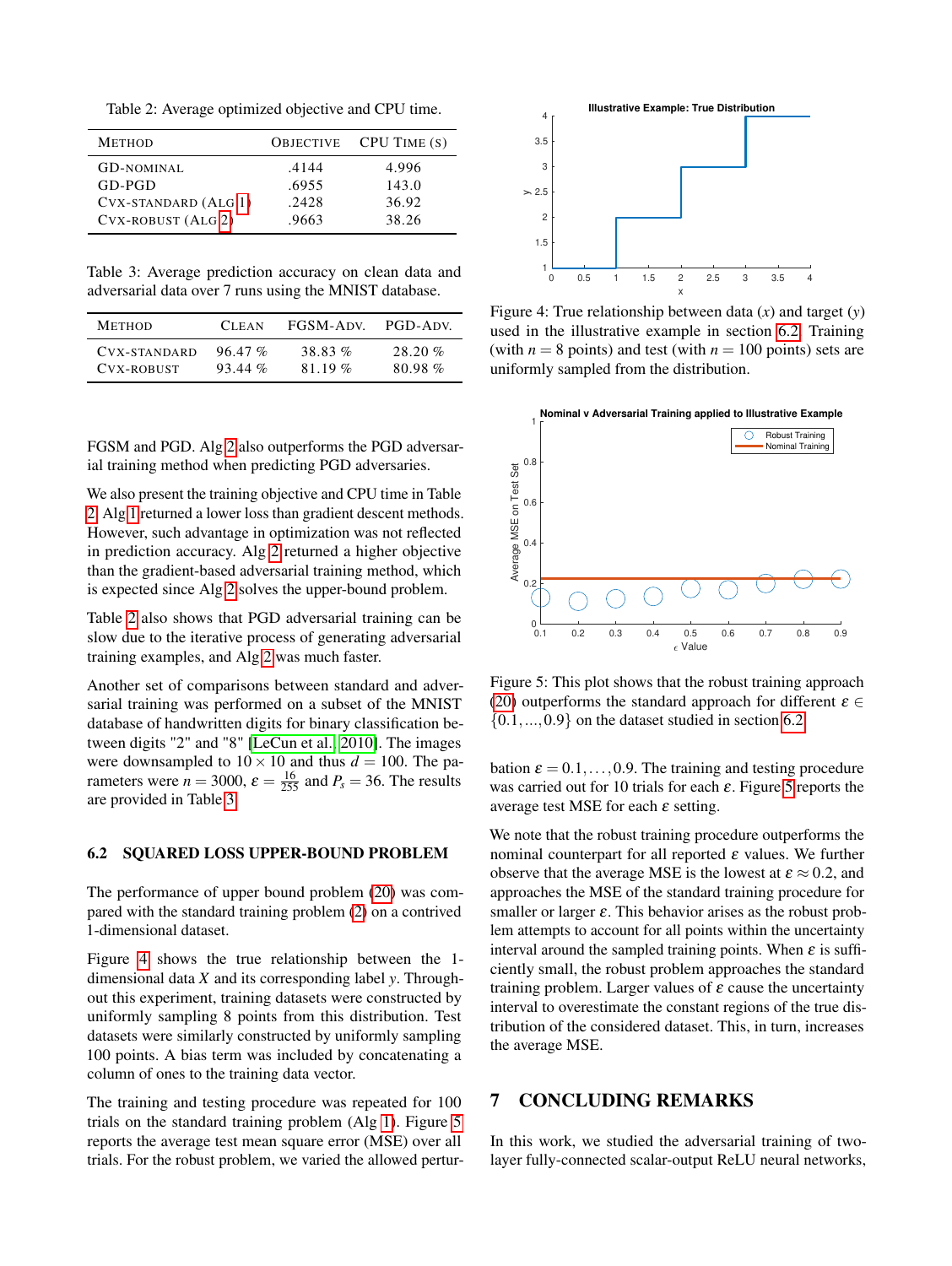and formulated a robust minimax training problem for such neural networks under arbitrary convex loss functions. We then focused on the specific cases of the hinge and squared loss and developed robust convex optimization formulations. Such robust optimization problems are convex and thus can be easily optimized globally, and their structures explain the regularization effect of adversarial training. Through numerical experiments on various datasets, we have shown that the proposed robust training problems are able to fit the perturbation boxes around the training data points and improve prediction accuracy on test data containing adversaries.

#### References

- <span id="page-8-14"></span>Akshay Agrawal, Robin Verschueren, Steven Diamond, and Stephen Boyd. A rewriting system for convex optimization problems. *Journal of Control and Decision*, 5(1): 42–60, 2018.
- <span id="page-8-5"></span>Brendon G. Anderson, Ziye Ma, Jingqi Li, and Somayeh Sojoudi. Tightened convex relaxations for neural network robustness certification. In *59th IEEE Conference on Decision and Control, CDC 2020, Jeju Island, South Korea, December 14-18, 2020*, pages 2190–2197. IEEE, 2020. doi: 10.1109/CDC42340.2020.9303750.
- <span id="page-8-16"></span>MOSEK ApS. *The MOSEK optimization toolbox for MAT-LAB manual. Version 9.0.*, 2019.
- <span id="page-8-7"></span>Anish Athalye, Nicholas Carlini, and David Wagner. Obfuscated gradients give a false sense of security: Circumventing defenses to adversarial examples. In Jennifer Dy and Andreas Krause, editors, *Proceedings of the 35th International Conference on Machine Learning*, volume 80 of *Proceedings of Machine Learning Research*, pages 274–283, Stockholmsmässan, Stockholm Sweden, 10–15 Jul 2018. PMLR.
- <span id="page-8-12"></span>Francis Bach. Breaking the curse of dimensionality with convex neural networks. *Journal of Machine Learning Research*, 18(19):1–53, 2017.
- <span id="page-8-11"></span>Yoshua Bengio, Nicolas Roux, Pascal Vincent, Olivier Delalleau, and Patrice Marcotte. Convex neural networks. In Y. Weiss, B. Schölkopf, and J. Platt, editors, *Advances in Neural Information Processing Systems*, volume 18, pages 123–130. MIT Press, 2006.
- <span id="page-8-2"></span>Mariusz Bojarski, Davide Del Testa, Daniel Dworakowski, Bernhard Firner, Beat Flepp, Prasoon Goyal, Lawrence D. Jackel, Mathew Monfort, Urs Muller, Jiakai Zhang, Xin Zhang, Jake Zhao, and Karol Zieba. End to end learning for self-driving cars. *CoRR*, abs/1604.07316, 2016.
- <span id="page-8-19"></span>Stephen Boyd and Lieven Vandenberghe. *Convex optimization*. Cambridge university press, 2004.
- <span id="page-8-10"></span>Alon Brutzkus and Amir Globerson. Globally optimal gradient descent for a convnet with gaussian inputs. In *Proceedings of the 34th International Conference on Machine Learning - Volume 70*, ICML'17, page 605–614. JMLR.org, 2017.
- <span id="page-8-15"></span>Steven Diamond and Stephen Boyd. CVXPY: A Pythonembedded modeling language for convex optimization. *Journal of Machine Learning Research*, 17(83):1–5, 2016.
- <span id="page-8-9"></span>Simon S. Du, Xiyu Zhai, Barnabas Poczos, and Aarti Singh. Gradient descent provably optimizes over-parameterized neural networks. In *International Conference on Learning Representations*, 2019.
- <span id="page-8-17"></span>Dheeru Dua and Casey Graff. UCI machine learning repository, 2017.
- <span id="page-8-0"></span>Ian Goodfellow, Yoshua Bengio, and Aaron Courville. *Deep Learning*. MIT Press, 2016.
- <span id="page-8-3"></span>Ian J. Goodfellow, Jonathon Shlens, and Christian Szegedy. Explaining and harnessing adversarial examples. In Yoshua Bengio and Yann LeCun, editors, *3rd International Conference on Learning Representations, ICLR 2015, San Diego, CA, USA, May 7-9, 2015, Conference Track Proceedings*, 2015.
- <span id="page-8-13"></span>Michael Grant and Stephen Boyd. CVX: Matlab software for disciplined convex programming, version 2.1, March 2014.
- <span id="page-8-6"></span>Ruitong Huang, Bing Xu, Dale Schuurmans, and Csaba Szepesvári. Learning with a strong adversary. *CoRR*, abs/1511.03034, 2015.
- <span id="page-8-1"></span>Alex Krizhevsky, Ilya Sutskever, and Geoffrey E Hinton. Imagenet classification with deep convolutional neural networks. In F. Pereira, C. J. C. Burges, L. Bottou, and K. Q. Weinberger, editors, *Advances in Neural Information Processing Systems*, volume 25, pages 1097–1105. Curran Associates, Inc., 2012.
- <span id="page-8-4"></span>Alexey Kurakin, Ian J. Goodfellow, and Samy Bengio. Adversarial machine learning at scale. In *5th International Conference on Learning Representations, ICLR 2017, Toulon, France, April 24-26, 2017, Conference Track Proceedings*. OpenReview.net, 2017.
- <span id="page-8-8"></span>Jonathan Lacotte and Mert Pilanci. All local minima are global for two-layer relu neural networks: The hidden convex optimization landscape. *CoRR*, abs/2006.05900, 2020.
- <span id="page-8-18"></span>Yann LeCun, Corinna Cortes, and CJ Burges. Mnist handwritten digit database. *ATT Labs [Online]*, 2, 2010.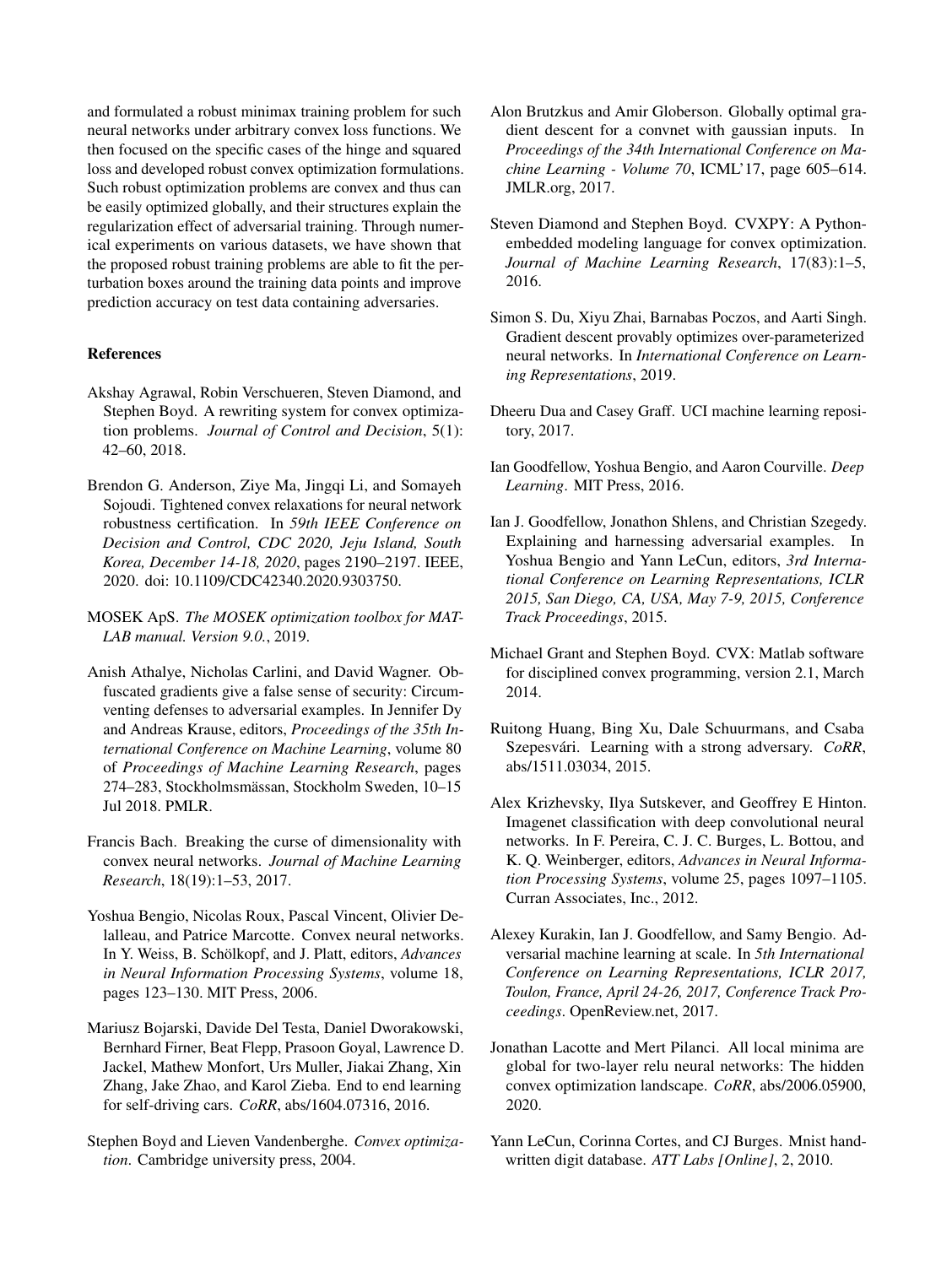- <span id="page-9-4"></span>Ziye Ma and Somayeh Sojoudi. Strengthened SDP verification of neural network robustness via non-convex cuts. *CoRR*, abs/2010.08603, 2020. URL [https:](https://arxiv.org/abs/2010.08603) [//arxiv.org/abs/2010.08603](https://arxiv.org/abs/2010.08603).
- <span id="page-9-0"></span>Aleksander Madry, Aleksandar Makelov, Ludwig Schmidt, Dimitris Tsipras, and Adrian Vladu. Towards deep learning models resistant to adversarial attacks. In *International Conference on Learning Representations*, 2018.
- <span id="page-9-1"></span>Volodymyr Mnih, Koray Kavukcuoglu, David Silver, Alex Graves, Ioannis Antonoglou, Daan Wierstra, and Martin A. Riedmiller. Playing atari with deep reinforcement learning. *CoRR*, abs/1312.5602, 2013.
- <span id="page-9-3"></span>Seyed-Mohsen Moosavi-Dezfooli, Alhussein Fawzi, and Pascal Frossard. Deepfool: A simple and accurate method to fool deep neural networks. In *2016 IEEE Conference on Computer Vision and Pattern Recognition, CVPR 2016, Las Vegas, NV, USA, June 27-30, 2016*, pages 2574–2582. IEEE Computer Society, 2016. doi: 10.1109/CVPR.2016. 282.
- <span id="page-9-5"></span>Mert Pilanci and Tolga Ergen. Neural networks are convex regularizers: Exact polynomial-time convex optimization formulations for two-layer networks. In Hal Daumé III and Aarti Singh, editors, *Proceedings of the 37th International Conference on Machine Learning*, volume 119 of *Proceedings of Machine Learning Research*, pages 7695–7705. PMLR, 13–18 Jul 2020.
- <span id="page-9-6"></span>J.F. Sturm. Using SeDuMi 1.02, a MATLAB toolbox for optimization over symmetric cones. *Optimization Methods and Software*, 11–12:625–653, 1999.
- <span id="page-9-2"></span>Christian Szegedy, Wojciech Zaremba, Ilya Sutskever, Joan Bruna, Dumitru Erhan, Ian J. Goodfellow, and Rob Fergus. Intriguing properties of neural networks. In Yoshua Bengio and Yann LeCun, editors, *2nd International Conference on Learning Representations, ICLR 2014, Banff, AB, Canada, April 14-16, 2014, Conference Track Proceedings*, 2014.
- <span id="page-9-7"></span>Tromgy. simple-neural-networks. [https://github.](https://github.com/tromgy/simple-neural-networks) [com/tromgy/simple-neural-networks](https://github.com/tromgy/simple-neural-networks), 2019.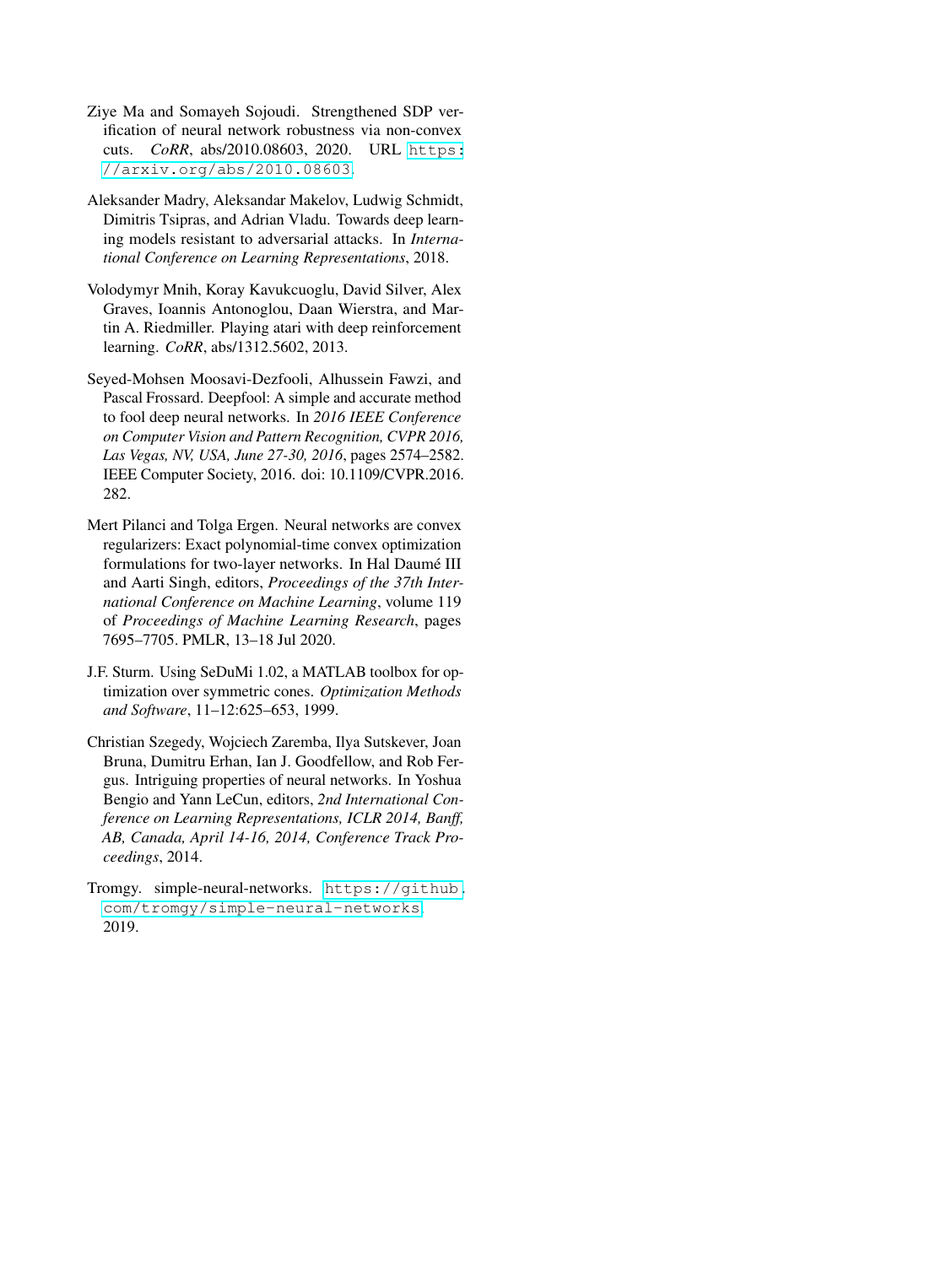## A APPENDIX

#### <span id="page-10-0"></span>A.1 PROOF OF THEOREM [2](#page-3-3)

We first reiterate the following result proposed by [Pilanci and Ergen](#page-9-5) [\[2020\]](#page-9-5) as the tool of the proof.

<span id="page-10-6"></span>**Lemma 5.** For a given data matrix X and  $(v_i, w_i)_{i=1}^p$ , if  $(2D_i - I_n)Xv_i \ge 0$  and  $(2D_i - I_n)Xw_i \ge 0$  for all  $i \in [P]$ , then we *can recover the corresponding neural network weights*  $(u_{v,w_j}, \alpha_{v,w_j})_{j=1}^{m^*}$ *j*=1 *using the formulas in [\(3\)](#page-1-3), and*

$$
\ell\bigg(\sum_{i=1}^{P}D_{i}X(v_{i}-w_{i}),y\bigg)+\beta\sum_{i=1}^{P}(\|v_{i}\|_{2}+\|w_{i}\|_{2})=\ell\bigg(\sum_{j=1}^{m^{*}}(Xu_{v,w_{j}})+\alpha_{v,w_{j}},y\bigg)+\frac{\beta}{2}\sum_{j=1}^{m^{*}}(\|u_{v,w_{j}}\|_{2}^{2}+\alpha_{v,w_{j}}^{2}).
$$
 (21)

Theorem [1](#page-1-4) implies that [\(1\)](#page-1-2) has the same objective value as the following finite dimensional convex optimization problem:

<span id="page-10-2"></span>
$$
q^* = \min_{(v_i, w_i)_{i=1}^P} \ell\left(\sum_{i=1}^P D_i X(v_i - w_i), y\right) + \beta \sum_{i=1}^P \left(\|v_i\|_2 + \|w_i\|_2\right)
$$
  
s.t.  $(2D_i - I_n)Xv_i \ge 0$ ,  $(2D_i - I_n)Xw_i \ge 0$ ,  $\forall i \in [P]$  (22)

where  $D_1, \ldots, D_P$  are all matrices in the set of matrices  $\mathscr{D}$ , which is defined as the set of all distinct diagonal matrices Diag( $[Xu \ge 0]$ ) that can be obtained for all possible  $u \in \mathbb{R}^d$ . We recall that the optimal neural network weights can be recovered using [\(3\)](#page-1-3).

Consider the optimization problem [\(23\)](#page-10-1)

<span id="page-10-1"></span>
$$
\widetilde{q}^* = \min_{(v_i, w_i)_{i=1}^{\widetilde{P}}} \ell\bigg(\sum_{i=1}^{\widetilde{P}} D_i X(v_i - w_i), y\bigg) + \beta \sum_{i=1}^{\widetilde{P}} \big(\|v_i\|_2 + \|w_i\|_2\big) \text{s.t. } (2D_i - I_n) X v_i \ge 0, (2D_i - I_n) X w_i \ge 0, \forall i \in [\widetilde{P}]
$$
\n(23)

where additional *D* matrices named  $D_{P+1},...,D_{\tilde{P}}$ , are introduced. These additional matrices are still diagonal, with each entry being either 0 or 1 while they do not belong to  $\mathscr{D}$ . They represent "infeasible hyperplanes" that cannot be achieved by the sign pattern of *Xu* for any  $u \in \mathbb{R}^d$ .

<span id="page-10-3"></span>**Lemma 6.**  $\widetilde{q}^* = q^*$ . The optimization problem [\(23\)](#page-10-1) has the same optimal objective as [\(22\)](#page-10-2).

The proof of Lemma [6](#page-10-3) is given in section [A.5.](#page-15-0)

The robust minimax training problem [\(6\)](#page-2-4) considers an uncertain data matrix  $X + \Delta$ . Different  $X + \Delta$  within the uncertainty set N can result in different *D* matrices. Now, we define  $\mathscr{D} = \bigcup_{\Delta} \mathscr{D}_{\Delta}$ , where  $\mathscr{D}_{\Delta}$  is the set of diagonal matrices for a particular  $\Delta$  such that  $X + \Delta \in \mathcal{U}$ . By construction, we have  $\mathcal{D}_{\Delta} \subseteq \widehat{\mathcal{D}}$  for every  $\Delta$  such that  $X + \Delta \in \mathcal{U}$ . Thus, if we define  $D_1, \ldots, D_{\widehat{D}}$ as all matrices in  $\mathscr{D}$ , then for every  $\Delta$  with the property  $X + \Delta \in \mathscr{U}$ , the optimization problem

<span id="page-10-4"></span>
$$
\min_{(v_i, w_i)_{i=1}^{\hat{P}}} \ell\left(\sum_{i=1}^{\hat{P}} D_i(X + \Delta)(v_i - w_i), y\right) + \beta \sum_{i=1}^{\hat{P}} (\|v_i\|_2 + \|w_i\|_2)
$$
\ns.t.  $(2D_i - I_n)(X + \Delta)v_i \ge 0$ ,  $(2D_i - I_n)(X + \Delta)w_i \ge 0$ ,  $\forall i \in [\hat{P}]$  (24)

is equivalent to

<span id="page-10-5"></span>
$$
\min_{(u_j, \alpha_j)_{j=1}^m} \ell\left(\sum_{j=1}^m ((X+\Delta)u_j)_{+} \alpha_j, y\right) + \frac{\beta}{2} \sum_{j=1}^m \left(\|u_j\|_2^2 + \alpha_j^2\right)
$$

as long as  $m \geq \hat{m}^*$  with  $\hat{m}^* = |\{i : v_i^*(\Delta) \neq 0\}| + |\{i : w_i^*(\Delta) \neq 0\}|$ , where  $(v_i^*(\Delta), w_i^*(\Delta))_{i=1}^P$  denotes an optimal point to [\(24\)](#page-10-4).

Now, we focus on the minimax training problem with convex objective given by

$$
\min_{(v_i, w_i)_{i=1}^{\hat{P}} \in \mathcal{F}} \left( \max_{\Delta: X + \Delta \in \mathcal{U}} \ell \left( \sum_{i=1}^{\hat{P}} D_i(X + \Delta)(v_i - w_i), y \right) + \beta \sum_{i=1}^{\hat{P}} \left( ||v_i||_2 + ||w_i||_2 \right) \right),
$$
\n
$$
(25)
$$
\n
$$
(25)
$$
\n
$$
\text{s.t. } (2D_i - I_n)(X + \Delta)v_i \ge 0, \ (2D_i - I_n)(X + \Delta)w_i \ge 0, \ \forall i \in [\hat{P}]
$$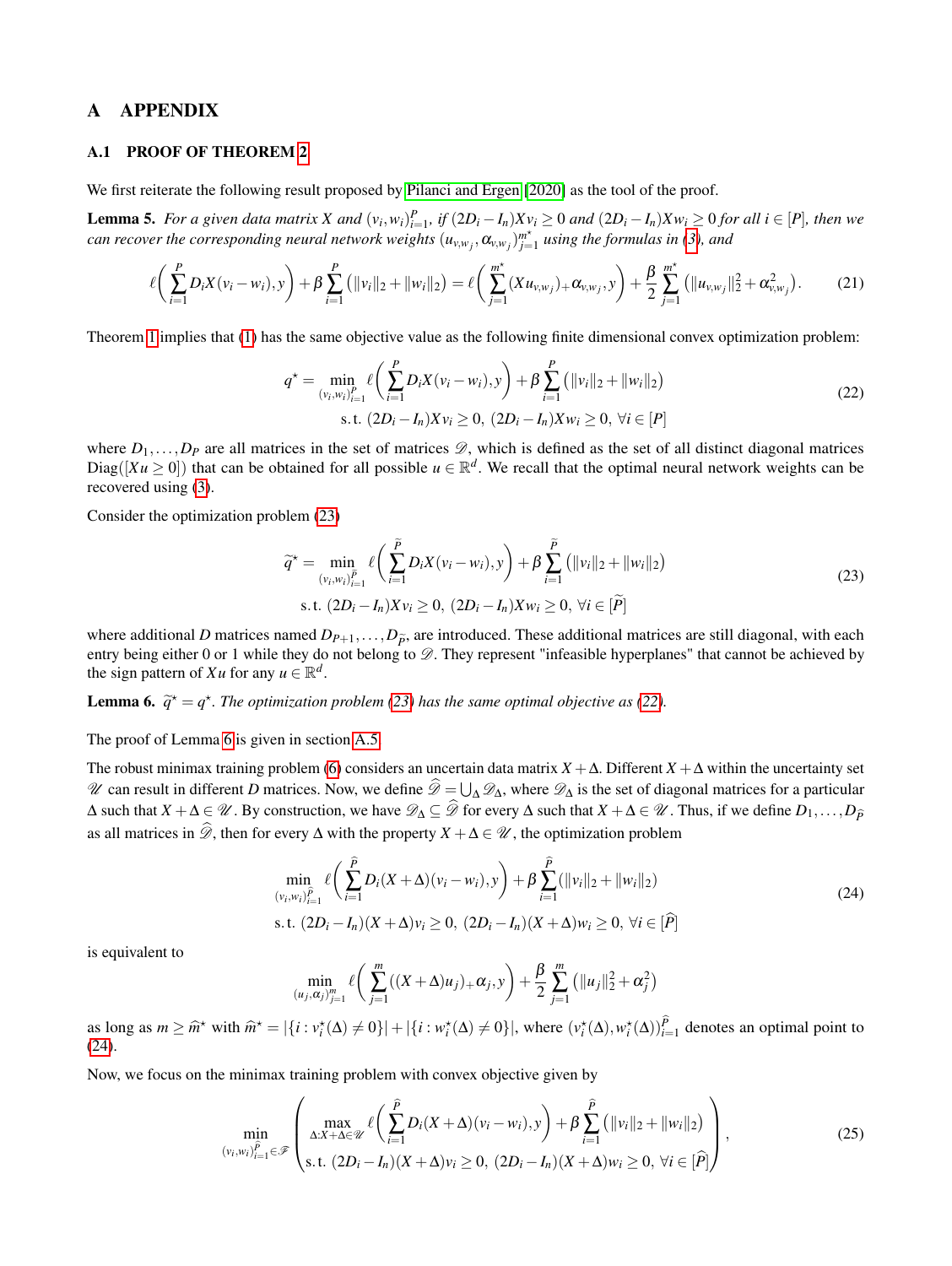where  $\mathscr F$  is defined as

$$
\left\{ (v_i, w_i)_{i=1}^{\widehat{P}} \middle| \exists \Delta : X + \Delta \in \mathcal{U} \text{ s.t. } (2D_i - I_n)(X + \Delta)v_i \ge 0, (2D_i - I_n)(X + \Delta)w_i \ge 0, \forall i \in [\widehat{P}] \right\}.
$$

The introduction of the feasible set  $\mathscr F$  is to avoid the situation where the inner maximization over  $\Delta$  is infeasible and the objective becomes −∞, leaving the outer minimization problem unbounded.

Moreover, consider the following problem:

<span id="page-11-0"></span>
$$
\min_{(v_i, w_i)_{i=1}^{\hat{P}}} \left( \ell \left( \sum_{i=1}^{\hat{P}} D_i (X + \Delta_{v,w}^{\star})(v_i - w_i), y \right) + \beta \sum_{i=1}^{\hat{P}} \left( ||v_i||_2 + ||w_i||_2 \right) \right)
$$
\ns.t.  $(2D_i - I_n)(X + \Delta_{v,w}^{\star})v_i \ge 0$ ,  $(2D_i - I_n)(X + \Delta_{v,w}^{\star})w_i \ge 0$ ,  $\forall i \in [\hat{P}]$  (26)

where  $\Delta_{v,w}^{\star}$  is the optimal point for  $\max_{\Delta:X+\Delta\in\mathcal{U}}\ell\left(\sum_{i=1}^{P}\Delta_{v}^{w}\right)$ ∑ *i*=1  $D_i(X + \Delta)(v_i - w_i), y$ . Note that the inequality constraints are dropped for the maximization here compared to [\(25\)](#page-10-5).

The optimization problem [\(25\)](#page-10-5) gives a lower-bound on [\(26\)](#page-11-0). To prove this, we first rewrite [\(26\)](#page-11-0) as:

$$
\min_{(v_i, w_i)_{i=1}^{\hat{P}} \atop j \text{where } f((v_i, w_i)_{i=1}^{\hat{P}}) = \begin{cases} \ell \Big( \sum_{i=1}^{\hat{P}} D_i (X + \Delta_{v,w}^{\star})(v_i - w_i), y \Big) & (2D_i - I_n)(X + \Delta_{v,w}^{\star})v_i \ge 0, \ \forall i \in [\hat{P}] \\ \quad + \beta \sum_{i=1}^{\hat{P}} \big( \|v_i\|_2 + \|w_i\|_2 \big), & (2D_i - I_n)(X + \Delta_{v,w}^{\star})w_i \ge 0, \ \forall i \in [\hat{P}] \\ \quad + \infty, & \text{otherwise.} \end{cases}
$$

Now we analyze [\(25\)](#page-10-5). Consider two cases:

Case 1: For some  $(v_i, w_i)_{i=1}^P$ ,  $\Delta_{v,w}^*$  is optimal for the inner maximization of [\(25\)](#page-10-5) and the inequality constraints are inactive. This happens whenever  $\Delta_{v,w}^{\star}$  is feasible for the particular choice of  $(v_i, w_i)_{i=1}^P$ . In other words,  $(2D_i - I_n)(X + \Delta_{v,w}^{\star})v_i \ge 0$ and  $(2D_i - I_n)(X + \Delta_{v,w}^*)w_i \ge 0$  hold true for all  $i \in [\hat{P}]$ . For these  $(v_i, w_i)_{i=1}^P$ , we have:

$$
\left(\max_{\Delta:X+\Delta\in\mathcal{U}}\ell\left(\sum_{i=1}^{\widehat{P}}D_i(X+\Delta)(v_i-w_i),y\right)+\beta\sum_{i=1}^{\widehat{P}}\left(\|v_i\|_2+\|w_i\|_2\right)\right) = \left(\ell\left(\sum_{i=1}^{\widehat{P}}D_i(X+\Delta_{v,w}^*)(v_i-w_i),y\right)\right) + \beta\sum_{i=1}^{\widehat{P}}\left(\|v_i\|_2+\|w_i\|_2\right) + \beta\sum_{i=1}^{\widehat{P}}\left(\|v_i\|_2+\|w_i\|_2\right)\right)
$$

Case 2: For some other  $(v_i, w_i)_{i=1}^P$ ,  $\Delta_{v,w}^*$  is infeasible, but some other  $\Delta$  within the perturbation bound satisfies the inequality constraints. Suppose that among the feasible  $\Delta$ 's,

$$
\widetilde{\Delta}_{v,w}^{\star} = \underset{\Delta:X+\Delta\in\mathcal{U}}{\arg\max} \ell\bigg(\sum_{i=1}^{\widehat{P}} D_i(X+\Delta)(v_i-w_i),y\bigg) + \beta \sum_{i=1}^{\widehat{P}} \big(\|v_i\|_2 + \|w_i\|_2\big) \text{s.t. } (2D_i - I_n)(X+\Delta)v_i \ge 0, (2D_i - I_n)(X+\Delta)w_i \ge 0, \forall i \in [\widehat{P}].
$$

In this case,

$$
\left(\max_{\Delta:X+\Delta\in\mathcal{U}}\ell\left(\sum_{i=1}^{\widehat{P}}D_i(X+\Delta)(v_i-w_i),y\right)+\beta\sum_{i=1}^{\widehat{P}}\left(\|v_i\|_2+\|w_i\|_2\right)\right) = \left(\ell\left(\sum_{i=1}^{\widehat{P}}D_i(X+\widetilde{\Delta}_{v,w}^{\star})(v_i-w_i),y\right)\right) + \beta\sum_{i=1}^{\widehat{P}}\left(\|v_i\|_2+\|w_i\|_2\right) + \beta\sum_{i=1}^{\widehat{P}}\left(\|v_i\|_2+\|w_i\|_2\right)\right)
$$

Case 3: For all other  $(v_i, w_i)_{i=1}^P$ , the objective value is  $+\infty$  since they do not belong to  $\mathscr F$ .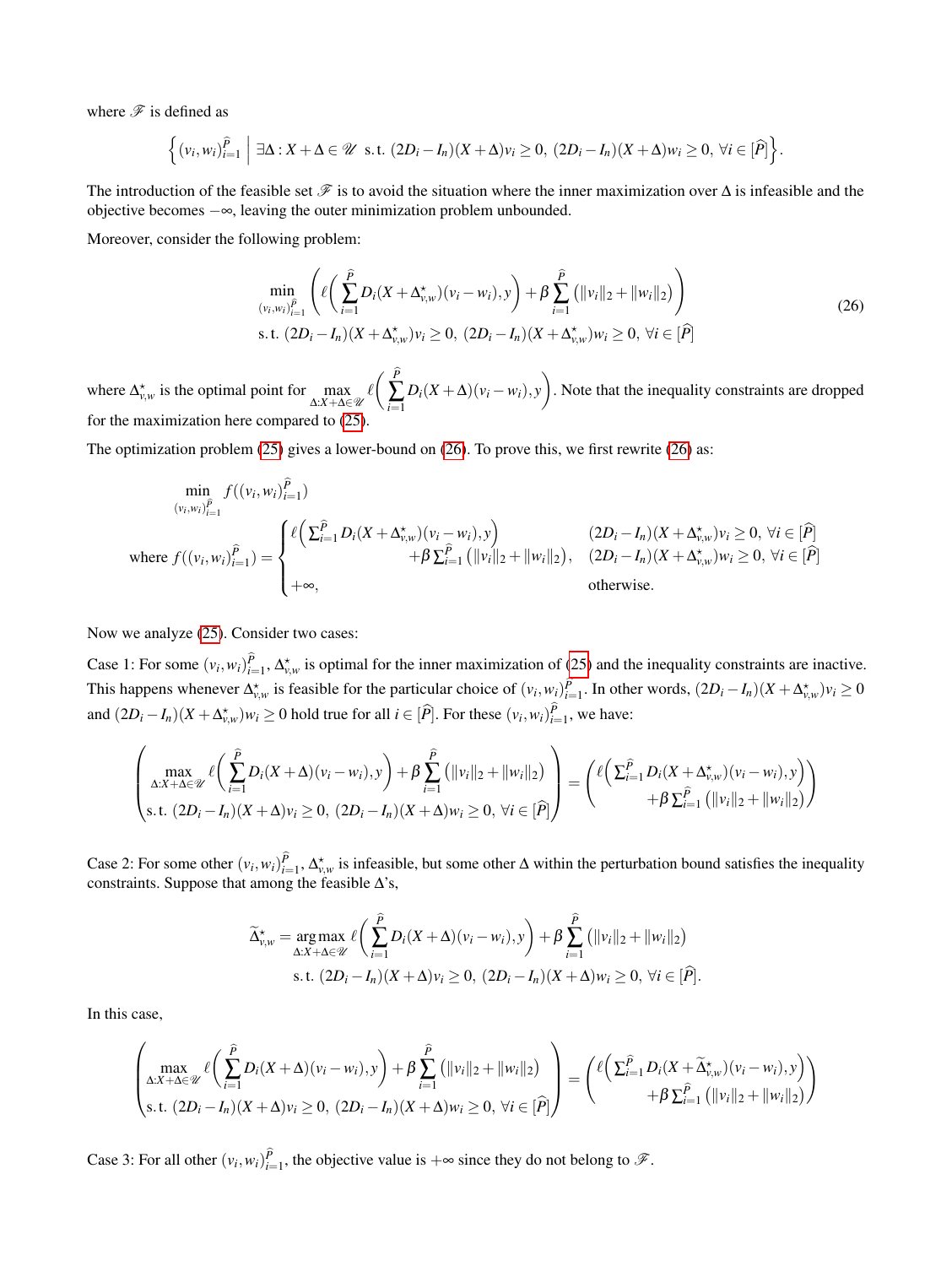Therefore, [\(25\)](#page-10-5) can be rewritten as

$$
\min_{(v_i, w_i)_{i=1}^{\hat{P}} g((v_i, w_i)_{i=1}^{\hat{P}}), \text{ where}
$$
\n
$$
g((v_i, w_i)_{i=1}^{\hat{P}}) = \begin{cases}\n\ell \left( \sum_{i=1}^{\hat{P}} D_i(X + \Delta_{v,w}^{\star})(v_i - w_i), y \right) & (2D_i - I_n)(X + \Delta_{v,w}^{\star})v_i \ge 0, \forall i \in [\hat{P}] \\
+ \beta \sum_{i=1}^{\hat{P}} (\|v_i\|_2 + \|w_i\|_2), & (2D_i - I_n)(X + \Delta_{v,w}^{\star})w_i \ge 0, \forall i \in [\hat{P}] \\
\exists j : (2D_j - I_n)(X + \Delta_{v,w}^{\star})v_j < 0 \\
\exists j : (2D_j - I_n)(X + \Delta_{v,w}^{\star})v_j < 0 \\
+ \beta \sum_{i=1}^{\hat{P}} (\|v_i\|_2 + \|w_i\|_2), & \exists \Delta : (2D_i - I_n)(X + \Delta_{v,w}^{\star})w_i \ge 0, \forall i \in [\hat{P}]\n\end{cases}
$$
\n
$$
(2D_i - I_n)(X + \Delta_{v,w}^{\star})w_j < 0
$$
\n
$$
(2D_i - I_n)(X + \Delta_{v,w}^{\star})w_j \ge 0, \forall i \in [\hat{P}]\n\}
$$
\n
$$
(2D_i - I_n)(X + \Delta_{v,w}^{\star})w_j \ge 0, \forall i \in [\hat{P}]\n\}
$$
\n
$$
(2D_i - I_n)(X + \Delta_{v,w}^{\star})w_j \ge 0, \forall i \in [\hat{P}]\n\}
$$

Hence,  $g((v_i, w_i)_{i=1}^P) = f((v_i, w_i)_{i=1}^P)$  for all  $(v_i, w_i)_{i=1}^P$  that belong to the first and the third case.  $g((v_i, w_i)_{i=1}^P)$  $f((v_i, w_i)_{i=1}^P)$  for  $(v_i, w_i)_{i=1}^P$  belonging to the second case. Thus,  $\min_{(v_i, w_i)_{i=1}^P} g((v_i, w_i)_{i=1}^P) \le \min_{(v_i, w_i)_{i=1}^P} f((v_i, w_i)_{i=1}^P)$ . This concludes that [\(25\)](#page-10-5) is a lower-bound to [\(26\)](#page-11-0).

Let  $(v_{\text{minimax}_i}^*, w_{\text{minimax}_i}^*)_{i=1}^P$  denote an optimal point for [\(26\)](#page-11-0). It is possible that for some  $\Delta: X + \Delta \in \mathcal{U}$ , the constraints  $(2D_i - I_n)(X + \Delta)v_{\text{minimax}_i}^* \ge 0$  and  $(2D_i - I_n)(X + \Delta)w_{\text{minimax}_i}^* \ge 0$  are not satisfied for all  $i \in [\hat{P}]$ . In light of Lemma [5,](#page-10-6) at those ∆ where such constraints are violated, the convex problem [\(26\)](#page-11-0) does not reflect the cost of the neural network. For these infeasible ∆, the input-label pairs (*X* +∆, *y*) can have high cost in the neural network and potentially become the worst-case adversary. However, these ∆ are ignored in [\(26\)](#page-11-0) due to the infeasibility. Since adversarial training aims to minimize the cost over the worst-case adversaries generated upon the training data whereas [\(26\)](#page-11-0) may sometimes miss the worst-case adversaries, [\(26\)](#page-11-0) does not fully accomplish the task of adversarial training. In fact, by applying Theorem [1](#page-1-4) and Lemma [6,](#page-10-3) it can be verified that [\(25\)](#page-10-5) and [\(26\)](#page-11-0) are lower-bounds to [\(6\)](#page-2-4) as long as  $m \geq \hat{m}^*$ :

$$
\min_{(u_j, \alpha_j)_{j=1}^m} \left( \max_{\Delta: X + \Delta \in \mathcal{U}} \ell \left( \sum_{j=1}^m \left( (X + \Delta) u_j \right)_+ \alpha_j, y \right) + \frac{\beta}{2} \sum_{j=1}^m \left( \|u_j\|_2^2 + \alpha_j^2 \right) \right)
$$
\n
$$
\geq \min_{(u_j, \alpha_j)_{j=1}^m} \ell \left( \sum_{j=1}^m \left( (X + \Delta_{v,w}^* ) u_j \right)_+ \alpha_j, y \right) + \frac{\beta}{2} \sum_{j=1}^m \left( \|u_j\|_2^2 + \alpha_j^2 \right)
$$
\n
$$
= \left( \min_{(v_i, w_i)_{i=1}^{\tilde{P}}} \ell \left( \sum_{i=1}^{\tilde{P}} D_i (X + \Delta_{v,w}^* ) (v_i - w_i), y \right) + \beta \sum_{i=1}^{\tilde{P}} \left( \|v_i\|_2 + \|w_i\|_2 \right) \right).
$$
\n
$$
s.t. (2D_i - I_n) (X + \Delta_{v,w}^* ) v_i \geq 0, (2D_i - I_n) (X + \Delta_{v,w}^* ) w_i \geq 0, \forall i \in [\hat{P}].
$$

To address the feasibility issue, we can apply robust optimization techniques [\(Boyd and Vandenberghe](#page-8-19) [\[2004\]](#page-8-19) section 4.4.2) and replace the constraints in [\(26\)](#page-11-0) with robust convex constraints, which will lead to [\(9\)](#page-3-2). Let  $((v_{\text{rob}_i}^*, w_{\text{rob}_i}^*)_{i=1}^p, \Delta_{\text{rob}}^*)$  denote an optimal point of [\(9\)](#page-3-2) and let  $(u_{\text{rob}_j}^{\star}, \alpha_{\text{rob}_j}^{\star})_{j=1}^{\hat{m}^{\star}}$  $\hat{m}^*$  be the neural network weights recovered from  $(v_{\text{rob}_i}^*, w_{\text{rob}_i}^*)_{i=1}^P$  with [\(3\)](#page-1-3). In light of Lemma [5,](#page-10-6) since the constraints  $(2D_i - I_n)(X + \Delta)v_{\text{rob}_i}^* \ge 0$  and  $(2D_i - I_n)(X + \Delta)w_{\text{rob}_i}^* \ge 0$  for all  $i \in [\hat{P}]$  apply to all  $X + \Delta \in \mathcal{U}$ , all  $X + \Delta \in \mathcal{U}$  satisfy the equality

$$
\ell\bigg(\sum_{i=1}^{\widehat{P}}D_i(X+\Delta)(v_{\mathrm{rob}_i}^\star-w_{\mathrm{rob}_i}^\star),y\bigg)+\beta\sum_{i=1}^{\widehat{P}}\big(\|v_{\mathrm{rob}_i}^\star\|_2+\|w_{\mathrm{rob}_i}^\star\|_2\big)=\ell\bigg(\sum_{j=1}^{\widehat{m}^\star}\big((X+\Delta)u_{\mathrm{rob}_j}^\star\big)_+\alpha_{\mathrm{rob}_j}^\star,y\bigg)+\frac{\beta}{2}\sum_{j=1}^{\widehat{m}^\star}\big(\|u_{\mathrm{rob}_j}^\star\|_2^2+\alpha_{\mathrm{rob}_j}^{\star 2}\big).
$$

Thus, since

$$
\Delta_{\text{rob}}^{\star} = \underset{\Delta:X+\Delta\in\mathscr{U}}{\arg\max} \ell\bigg(\sum_{i=1}^{\widehat{P}} D_i(X+\Delta)(v_{\text{rob}_i}^{\star} - w_{\text{rob}_i}^{\star}),y\bigg) + \beta \sum_{i=1}^{\widehat{P}} \big(\|v_{\text{rob}_i}^{\star}\|_2 + \|w_{\text{rob}_i}^{\star}\|_2\big),
$$

we have

$$
\Delta_{\text{rob}}^{\star} = \underset{\Delta:X+\Delta\in\mathscr{U}}{\arg\max}\,\ell\bigg(\sum_{j=1}^{\widehat{m}^{\star}}\big((X+\Delta)u_{\text{rob}_j}^{\star}\big)_{+}\alpha_{\text{rob}_j}^{\star},y\bigg) + \frac{\beta}{2}\sum_{j=1}^{\widehat{m}^{\star}}\big(\|u_{\text{rob}_j}^{\star}\|_2^2 + \alpha_{\text{rob}_j}^{\star 2}\big),
$$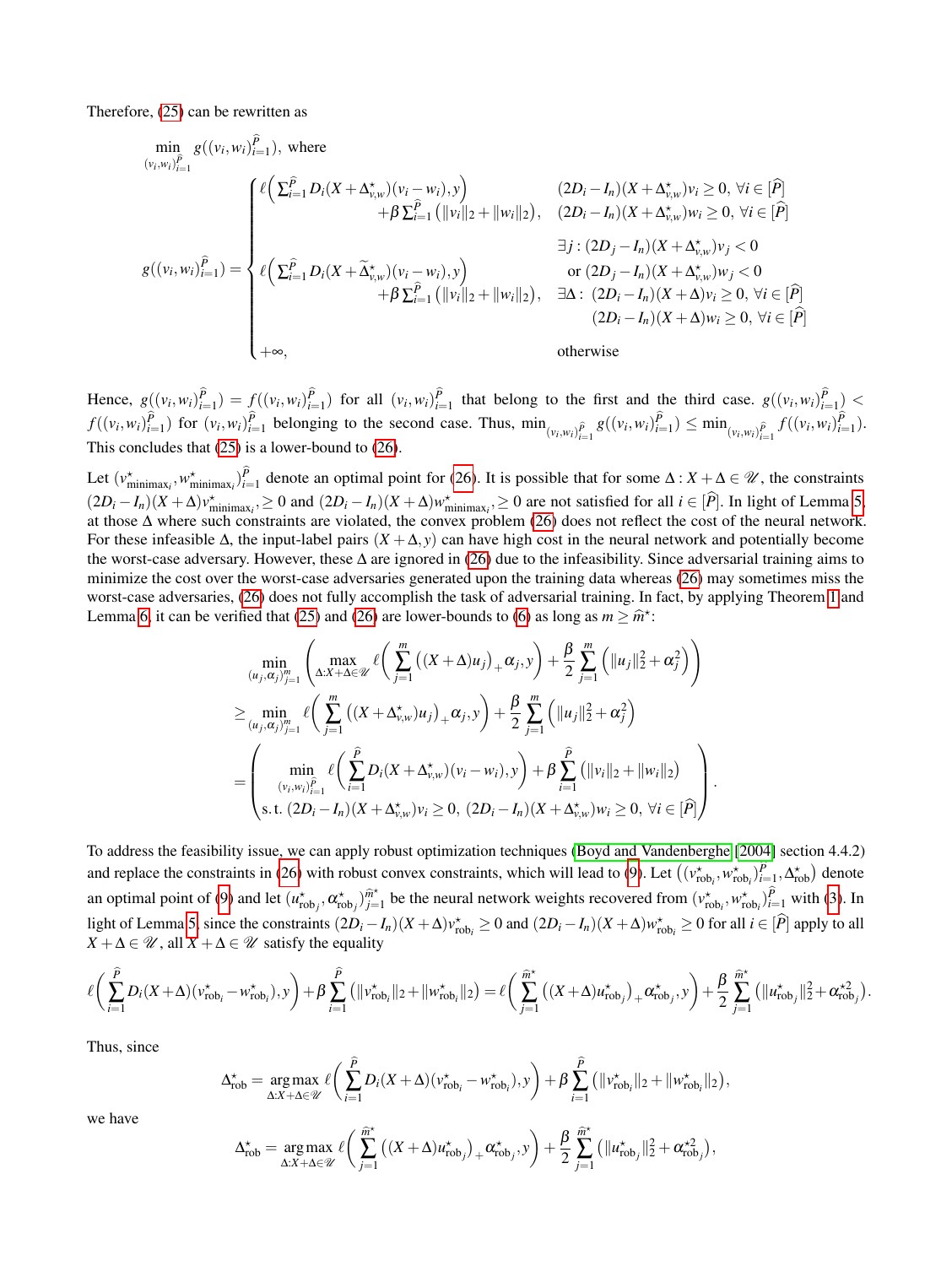giving rise:

$$
\ell \bigg( \sum_{i=1}^{\hat{P}} D_i (X + \Delta_{\text{rob}}^{\star})(v_{\text{rob}_i}^{\star} - w_{\text{rob}_i}^{\star}), y \bigg) + \beta \sum_{i=1}^{\hat{P}} \big( \|v_{\text{rob}_i}^{\star} \|_2 + \|w_{\text{rob}_i}^{\star} \|_2 \big)
$$
\n
$$
= \ell \bigg( \sum_{j=1}^{\hat{m}^{\star}} \big( (X + \Delta_{\text{rob}}^{\star}) u_{\text{rob}_j}^{\star} \big)_{+} \alpha_{\text{rob}_j}^{\star}, y \bigg) + \frac{\beta}{2} \sum_{j=1}^{\hat{m}^{\star}} \big( \|u_{\text{rob}_j}^{\star} \|_2^2 + \alpha_{\text{rob}_j}^{\star 2} \big)
$$
\n
$$
= \max_{\Delta: X + \Delta \in \mathcal{U}} \ell \bigg( \sum_{j=1}^{\hat{m}^{\star}} \big( (X + \Delta) u_{\text{rob}_j}^{\star} \big)_{+} \alpha_{\text{rob}_j}^{\star}, y \bigg) + \frac{\beta}{2} \sum_{j=1}^{\hat{m}^{\star}} \big( \|u_{\text{rob}_j}^{\star} \|_2^2 + \alpha_{\text{rob}_j}^{\star 2} \big)
$$
\n
$$
\geq \min_{(u_j, \alpha_j)_{j=1}^{\hat{m}^{\star}}} \left( \max_{\Delta: X + \Delta \in \mathcal{U}} \ell \bigg( \sum_{j=1}^{\hat{m}^{\star}} \big( (X + \Delta) u_j \big)_{+} \alpha_j, y \bigg) + \frac{\beta}{2} \sum_{j=1}^{\hat{m}^{\star}} \big( \|u_j\|_2^2 + \alpha_j^2 \big) \right)
$$

Therefore, [\(9\)](#page-3-2) is an upper-bound to [\(6\)](#page-2-4).

While there are an infinite number of points in the uncertainty set, which makes enumerating all points intractable, one can only enumerate all possible locations of the worst-case adversarial perturbation  $\Delta_{v,w}^{**}$ . For some loss functions, the possible locations are finitely many points. Moreover, note that the number of *D* matrices is trivially upper-bounded by  $2^n$ .

### <span id="page-13-0"></span>A.2 PROOF OF COROLLARY [2.1](#page-3-5)

<span id="page-13-2"></span>Define  $E_i = 2D_i - I_n$  for all  $i \in [P]$ . Note that each  $E_i$  is a diagonal matrix, and its diagonal elements are either -1 or 1. Therefore, for each  $i \in [P]$ , we can analyze the robust constraint  $\min_{\Delta: X + \Delta \in \mathcal{U}} E_i(X + \Delta) v_i \ge 0$  element-wise (for each data point). Let  $e_{ik}$  denote the  $k^{\text{th}}$  diagonal element of  $E_i$  and  $\delta_{ik}^{\top}$  denote the  $k^{\text{th}}$  element of  $\Delta$  that appears in the *i*<sup>th</sup> constraint. We then have:

$$
\left(\min_{\|\delta_{ik}\|_{\infty}\leq\varepsilon}e_{ik}(x_k^{\top}+\delta_{ik}^{\top})v_i\right)=\left(e_{ik}x_k^{\top}v_i+\min_{\|\delta_{ik}\|_{\infty}\leq\varepsilon}e_{ik}\delta_{ik}^{\top}v_i\right)\geq 0
$$
\n(27)

The minimum of the above optimization problems are achieved at  $\delta_{ik}^{**} = \varepsilon \cdot \text{sgn}(e_{ik}v_i) = \varepsilon \cdot e_{ik} \cdot \text{sgn}(v_i)$ .

Note that as  $\varepsilon$  approaches 0,  $\delta_{ik}^{**}$  and  $\Delta_{\text{rob}}^*$  in Theorem [2](#page-3-3) both approach 0, which means that the gap between the convex robust problem [\(14\)](#page-4-4) and the non-convex adversarial training problem [\(12\)](#page-4-1) diminishes. Plugging  $\delta_k^{**}$  into [\(27\)](#page-13-2) yields that

$$
\left(e_{ik}x_k^\top v_i - \varepsilon \|e_{ik}v_i\|_1\right) = \left(e_{ik}x_k^\top v_i - \varepsilon \|v_i\|_1\right) \geq 0.
$$

Vertically concatenating  $e_{ik}x_k^{\top}v_i - \varepsilon ||v_i||_1 \ge 0$  for all  $i \in [\hat{P}]$  gives the vectorized representation  $E_i X v_i - \varepsilon ||v_i||_1 \ge 0$ , which leads to [\(10\)](#page-3-7).

Since the constraints on *w* are exactly the same, we also have that  $\min_{\Delta: X + \Delta \in \mathcal{U}} E_i(X + \Delta)w_i \geq 0$  is equivalent to  $E_i X w_i$  –  $\mathcal{E}||w_i||_1 \geq 0$  for each  $i \in [\widehat{P}]$ .

#### <span id="page-13-1"></span>A.3 PROOF OF THEOREM [3](#page-4-2)

The regularization term is independent from ∆. Thus, it can be ignored for the purpose of analyzing the inner maximization. Note that each  $D_i$  is diagonal, and its diagonal elements are either 0 or 1. Therefore, the inner maximization of (5) can be analyzed element-wise (cost of each data point).

The maximization problem of the loss at each data point is:

<span id="page-13-3"></span>
$$
\max_{\|\delta_k\|_{\infty}\leq\varepsilon} \left(1 - y_k \sum_{i=1}^P d_{ik}(x_k^\top + \delta_k^\top)(v_i - w_i)\right)_+ \tag{28}
$$

where  $d_{ik}$  is the  $k^{\text{th}}$  diagonal element of  $D_i$  and  $\delta_k^{\top}$  is the  $k^{\text{th}}$  row of  $\Delta$ . One can write: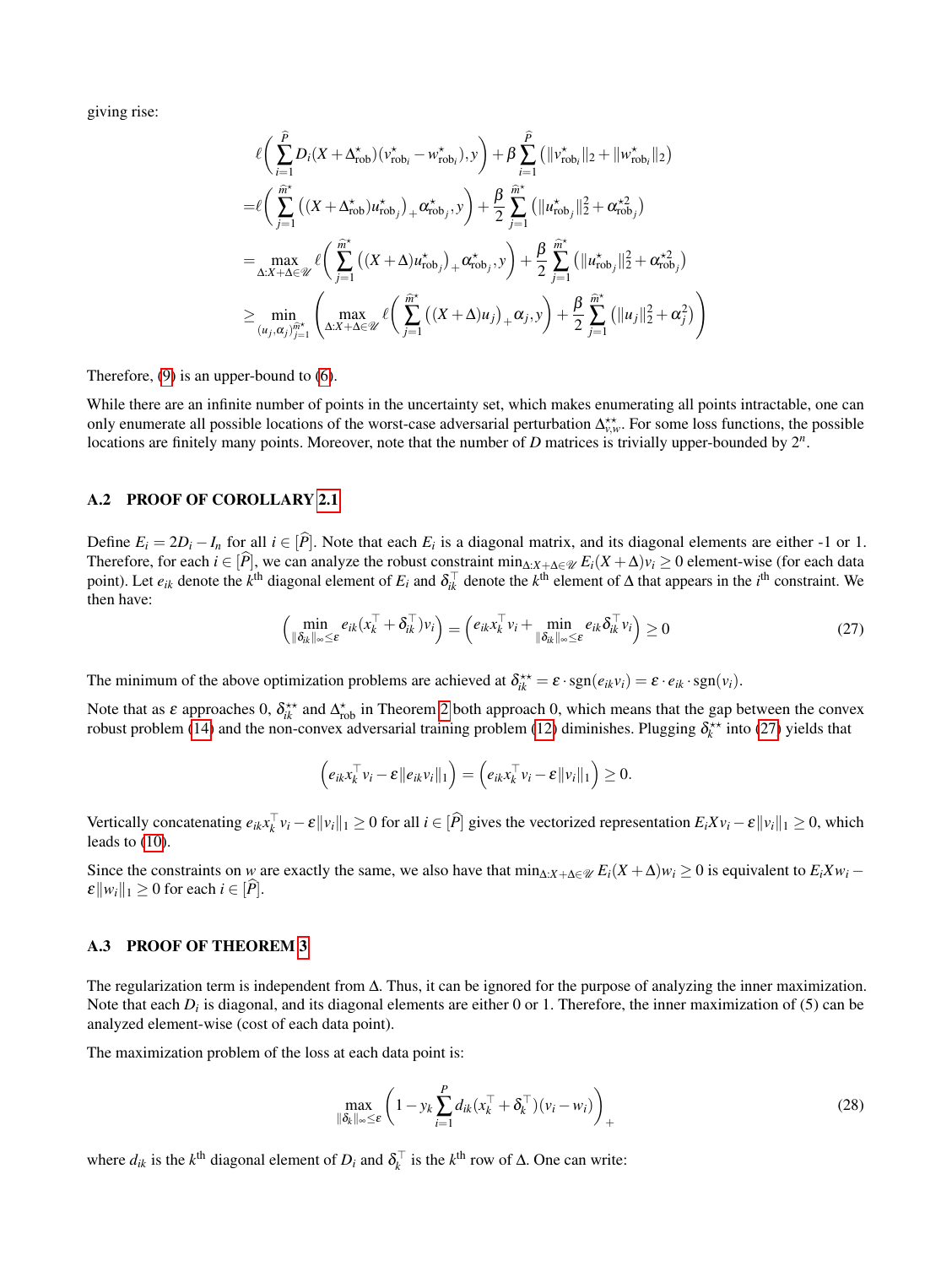$$
\max_{\|\delta_k\|_{\infty}\leq\varepsilon} \left(1 - y_k \sum_{i=1}^P d_{ik}(x_k^\top + \delta_k^\top)(v_i - w_i)\right)_+ \n= \left(\max_{\|\delta_k\|_{\infty}\leq\varepsilon} 1 - y_k \sum_{i=1}^P d_{ik}(x_k^\top + \delta_k^\top)(v_i - w_i)\right)_+ \n= \left(1 - y_k \sum_{i=1}^P d_{ik}x_k^\top(v_i - w_i) - \min_{\|\delta_k\|_{\infty}\leq\varepsilon} \delta_k^\top y_k \sum_{i=1}^P d_{ik}(v_i - w_i)\right)_+
$$

The optimal solution to  $\min_{\|\delta_k\|_{\infty}\leq \varepsilon} \delta_k^{\top} y_k$ *P* ∑ *i*=1  $d_{ik}(v_i - w_i)$  is  $\delta_{\text{hinge}_k}^* = -\varepsilon \cdot \text{sgn}\left(y_k\right)$ *P* ∑ *i*=1  $d_{ik}(v_i - w_i)^\top$ ), or equivalently:

$$
\Delta_{\text{hinge}}^{\star} = -\varepsilon \cdot \text{sgn}\Big(\sum_{i=1}^{P} D_{i} y (v_{i} - w_{i})^{\top}\Big).
$$

Plug  $\delta^*_{\text{hinge}_k}$  into [\(28\)](#page-13-3), and the optimization problem (28) reduces to:

$$
\left(1 - y_k \sum_{i=1}^P d_{ik} x_k^\top (v_i - w_i) + \varepsilon \left\| y_k \sum_{i=1}^P d_{ik} (v_i - w_i) \right\|_1 \right)_+ = \left(1 - y_k \sum_{i=1}^P d_{ik} x_k^\top (v_i - w_i) + \varepsilon |y_k| \left\| \sum_{i=1}^P d_{ik} (v_i - w_i) \right\|_1 \right)_+.
$$

Therefore, the overall loss function is:

$$
\frac{1}{n}\sum_{k=1}^n\left(1-y_k\sum_{i=1}^P d_{ik}x_k^\top(v_i-w_i)+\varepsilon|y_k|\bigg|\bigg|\sum_{i=1}^P d_{ik}(v_i-w_i)\bigg|\bigg|_1\right)_+.
$$

In the case of binary classification,  $y = \{-1, 1\}^n$ , and thus  $|y_k| = 1$  for all  $k \in [n]$ . Therefore, the above is equivalent to

$$
\frac{1}{n} \sum_{k=1}^{n} \left( 1 - y_k \sum_{i=1}^{P} d_{ik} x_k^{\top} (v_i - w_i) + \varepsilon \left\| \sum_{i=1}^{P} d_{ik} (v_i - w_i) \right\|_{1} \right)_{+}
$$
\n(29)

which is the objective of  $(14)$ . This completes the proof.

#### <span id="page-14-0"></span>A.4 PROOF OF THEOREM [4](#page-5-2)

In this part, we establish the equivalence between [\(19\)](#page-5-6) and [\(20\)](#page-5-3). To this end, we consider the constraints of [\(19\)](#page-5-6) and argue that these can be recast as the constraints given in [\(20\)](#page-5-3). One can write:

$$
\max_{\Delta:X+\Delta\in\mathcal{X}} \left\| \left[ \sum_{i=1}^{\widehat{P}} D_i(X+\Delta)(v_i-w_i) - y \right]_2 \right\|_2 \le 2a + \frac{1}{4}
$$
\n
$$
\Leftrightarrow \max_{\|\delta_k\|_{\infty}\leq\varepsilon, \ \forall k\in[n]} \left\| \left[ \sum_{i=1}^{\widehat{P}} d_{i1}(x_i^{\top} - \delta_i^{\top})(v_i-w_i) - y_1 \right]_2 \right\|_2 \le 2a + \frac{1}{4}
$$
\n
$$
\Leftrightarrow \max_{\|\delta_k\|_{\infty}\leq\varepsilon, \ \forall k\in[n]} \left\| \left[ \sum_{i=1}^{\widehat{P}} d_{i2}(x_2^{\top} - \delta_2^{\top})(v_i-w_i) - y_2 \right]_2 \right\|_2 \le 2a + \frac{1}{4}
$$
\n
$$
\Leftrightarrow \max_{\|\delta_k\|_{\infty}\leq\varepsilon, \ \forall k\in[n]} \left( \sum_{k=1}^{\widehat{P}} \left( \sum_{i=1}^{\widehat{P}} d_{ik}(x_k^{\top} - \delta_k^{\top})(v_i-w_i) - y_k \right)^2 + \left( 2a - \frac{1}{4} \right)^2 \right)^{\frac{1}{2}} \le 2a + \frac{1}{4}
$$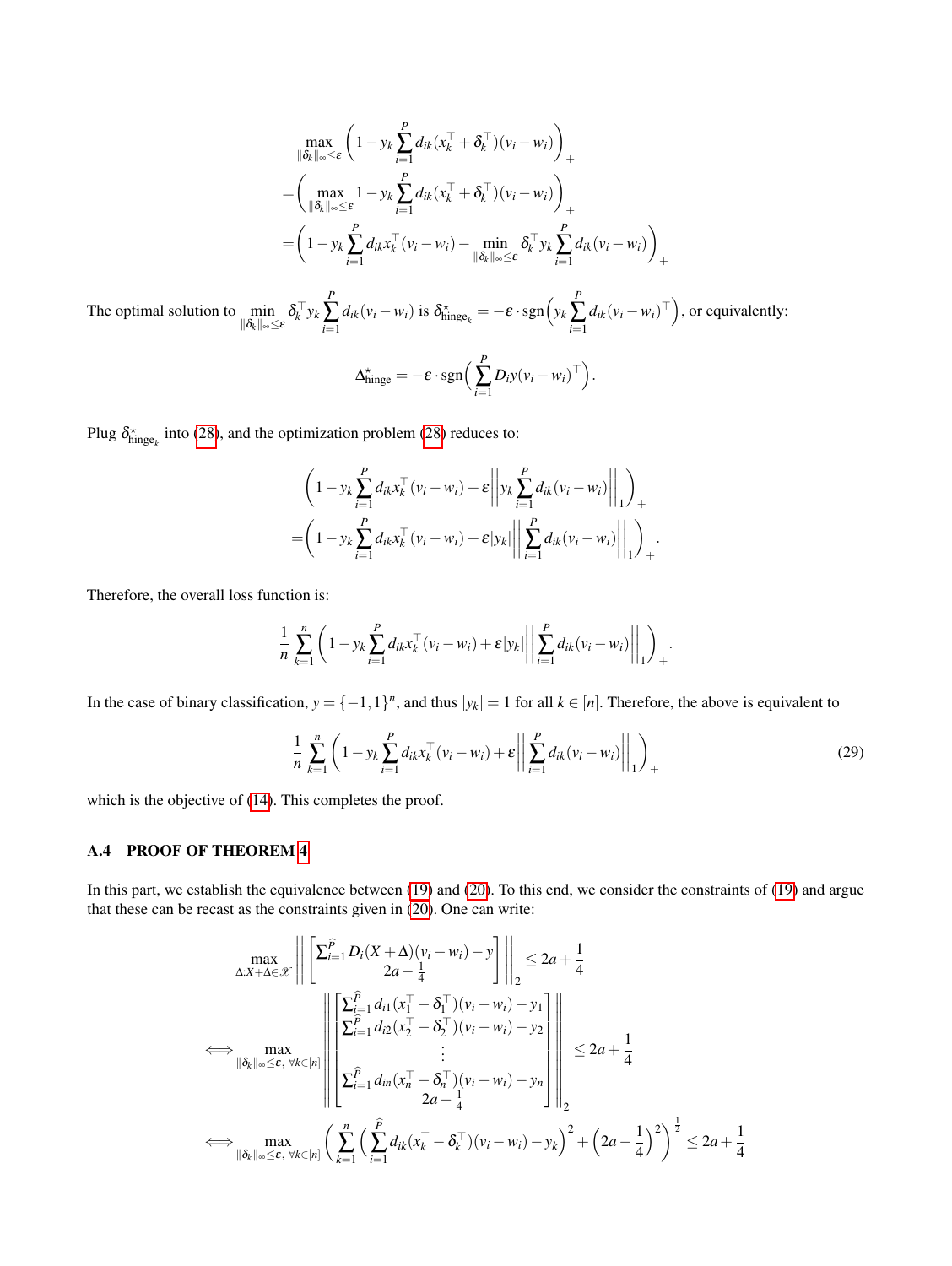where  $d_{ik}$  is the  $k^{\text{th}}$  diagonal element of  $D_i$  and  $\delta_k^{\top}$  is the  $k^{\text{th}}$  row of  $\Delta$ . The above constraints can be rewritten by introducing slack variables  $z \in \mathbb{R}^{n+1}$  as

$$
z_k \geq \left| \sum_{i=1}^{\widehat{P}} d_{ik} x_k^{\top} (v_i - w_i) - y_k \right| + \varepsilon \left| \left| \sum_{i=1}^{\widehat{P}} d_{ik} (v_i - w_i) \right| \right|_1, \ \forall k \in [n]
$$
  

$$
z_{n+1} \geq \left| 2a - \frac{1}{4} \right|, \quad \left| |z| \right|_2 \leq 2a + \frac{1}{4}.
$$

<span id="page-15-1"></span> $\blacksquare$ 

#### <span id="page-15-0"></span>A.5 PROOF OF LEMMA [6](#page-10-3)

According to [Pilanci and Ergen](#page-9-5) [\[2020\]](#page-9-5), recovering the neural network weights by plugging [\(3\)](#page-1-3) in [\(22\)](#page-10-2) leads to

$$
q^* = \min_{(v_i, w_i)_{i=1}^P} \ell\left(\sum_{i=1}^P D_i X(v_i - w_i), y\right) + \beta \sum_{i=1}^P \left(\|v_i\|_2 + \|w_i\|_2\right)
$$
  
= 
$$
\min_{(u_j, \alpha_j)_{j=1}^{m^*}} \ell\left(\sum_{j=1}^{m^*} (Xu_j)_+ \alpha_j, y\right) + \frac{\beta}{2} \sum_{j=1}^{m^*} \left(\|u_j\|_2^2 + \alpha_j^2\right)
$$

Similarly, we can recover the neural network weights from the solution  $(\widetilde{v}_i^*, \widetilde{w}_i^*)_{i=1}^P$  of [\(23\)](#page-10-1) using:

$$
(\widetilde{u}_{j_{1i}}, \widetilde{\alpha}_{j_{1i}}) = \left(\frac{\widetilde{v}_i^{\star}}{\sqrt{\|\widetilde{v}_i^{\star}\|_2}}, \sqrt{\|\widetilde{v}_i^{\star}\|_2}\right), \quad (\widetilde{u}_{j_{2i}}, \widetilde{\alpha}_{j_{2i}}) = \left(\frac{\widetilde{w}_i^{\star}}{\sqrt{\|\widetilde{w}_i^{\star}\|_2}}, -\sqrt{\|\widetilde{w}_i^{\star}\|_2}\right), \quad \forall i \in [\widetilde{P}].
$$
\n(30)

Unlike [\(3\)](#page-1-3), zero weights are not discarded in [\(30\)](#page-15-1). For simplicity, we use  $\tilde{u}_1, \ldots, \tilde{u}_{\tilde{m}^*}$  to refer to the hidden layer weights and  $\tilde{u}_1, \ldots, \tilde{u}_{\tilde{m}^*}$ use  $\widetilde{\alpha}_1, \ldots, \widetilde{\alpha}_{\widetilde{m}}$  to refer to the output layer weights recovered using [\(30\)](#page-15-1). Since  $(\widetilde{v}_i^*, \widetilde{w}_i^*)_{i=1}^p$  is a solution to [\(23\)](#page-10-1), it satisfies  $(2D_{n-1}, V_{i}^{\infty}) \geq 0$  and  $(2D_{n-1}, V_{i}^{\infty}) \geq 0$  an  $(2D_i - I_n)X\widetilde{v}_i^* \ge 0$  and  $(2D_i - I_n)X\widetilde{w}_i^* \ge 0$  for all  $i \in [\widetilde{P}]$ . Thus, we can apply Lemma [5](#page-10-6) and obtain:

$$
\widetilde{q}^* = \ell \bigg( \sum_{i=1}^{\widetilde{P}} D_i X(\widetilde{v}_i^* - \widetilde{w}_i^*), y \bigg) + \beta \sum_{i=1}^{\widetilde{P}} \bigg( \| \widetilde{v}_i^* \|_2 + \| \widetilde{w}_i^* \|_2 \bigg)
$$
  
\n
$$
= \ell \bigg( \sum_{j=1}^{\widetilde{m}^*} (X \widetilde{u}_j^*) + \alpha_j, y \bigg) + \frac{\beta}{2} \sum_{j=1}^{\widetilde{m}^*} \bigg( \| \widetilde{u}_j^* \|_2^2 + \widetilde{\alpha}_j^{*2} \bigg)
$$
  
\n
$$
\geq \min_{(u_j, \alpha_j)_{j=1}^{\widetilde{m}^*}} \ell \bigg( \sum_{j=1}^{\widetilde{m}^*} (X u_j) + \alpha_j, y \bigg) + \frac{\beta}{2} \sum_{j=1}^{\widetilde{m}^*} \bigg( \| u_j \|_2^2 + \alpha_j^2 \bigg)
$$

Since  $\widetilde{P} \geq P$ ,  $m^* \leq 2P$  and  $\widetilde{m}^* = 2\widetilde{P}$ , we have  $\widetilde{m}^* \geq m^*$ . Therefore, according to section 2 and Theorem 6 of [\[Pilanci and](#page-9-5) [Ergen, 2020\]](#page-9-5), we have

$$
q^* = \min_{(u_j, \alpha_j)_{j=1}^{m^*}} \ell\left(\sum_{j=1}^{m^*} (Xu_j)_{+} \alpha_j, y\right) + \frac{\beta}{2} \sum_{j=1}^{m^*} \left(\|u_j\|_2^2 + \alpha_j^2\right)
$$
  
= 
$$
\min_{(u_j, \alpha_j)_{j=1}^{\widetilde{m}^*}} \ell\left(\sum_{j=1}^{\widetilde{m}^*} (Xu_j)_{+} \alpha_j, y\right) + \frac{\beta}{2} \sum_{j=1}^{\widetilde{m}^*} \left(\|u_j\|_2^2 + \alpha_j^2\right)
$$
  

$$
\leq \widetilde{q}^*
$$

The above shows that a neural network with more than *m* neurons in the hidden layer will yield the same loss as the neural network with *m* neurons when optimized.

Note that [\(23\)](#page-10-1) can always attain  $q^*$  by simply plugging in the optimal solution of [\(22\)](#page-10-2) and assigning 0 to all other additional *v*<sub>*i*</sub> and *w*<sub>*i*</sub>, implying that  $q^* \geq \tilde{q}^*$ . Since  $q^*$  is both an upper bound and a lower bound of  $\tilde{q}^*$ , we have  $\tilde{q}^* = q^*$ , proving that as long as all matrices in  $D$  are included, the existence of redundant matrices does not change the optimal objective value.